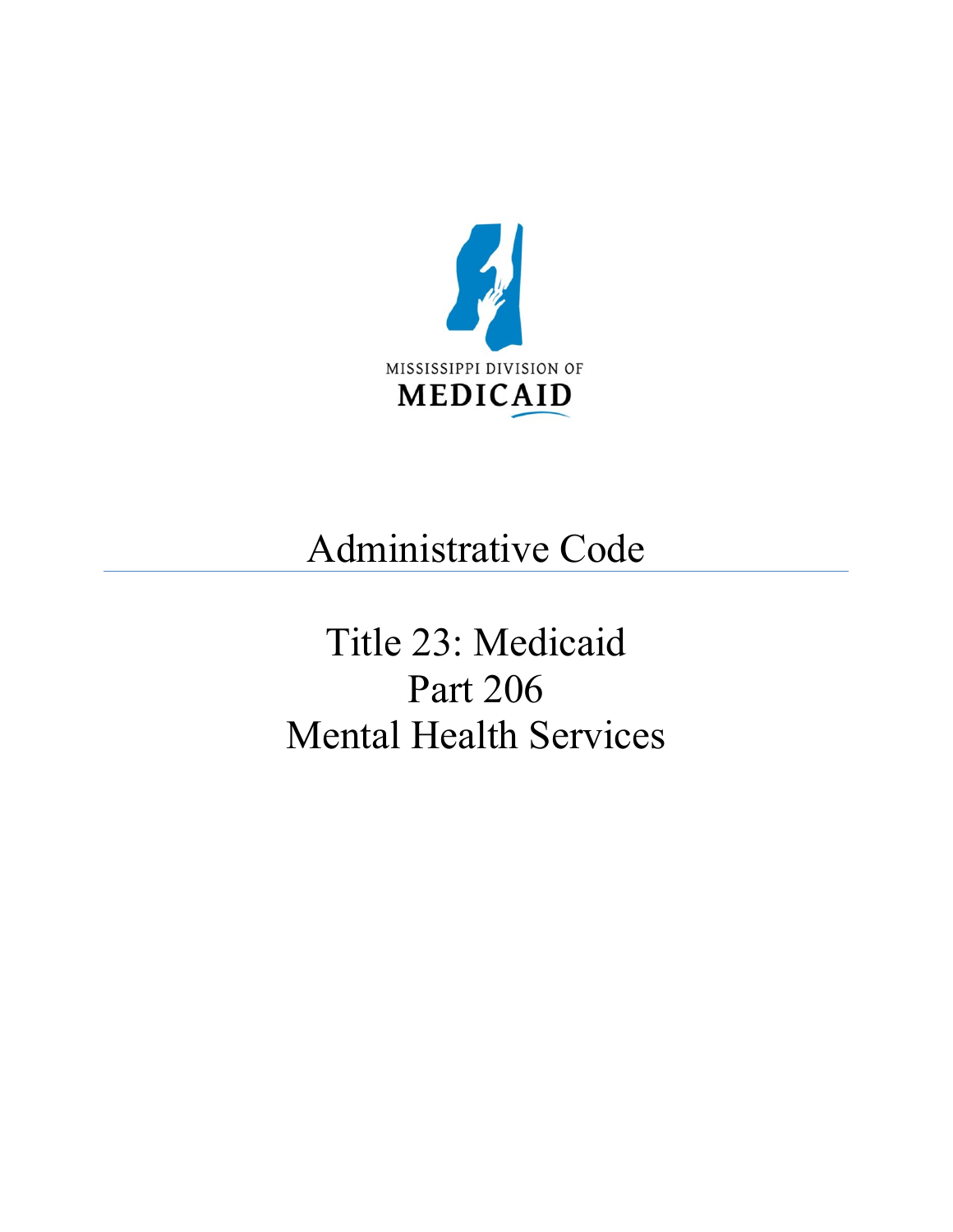| <b>Table of Contents</b> |  |
|--------------------------|--|
|--------------------------|--|

| Chapter 3: Pre-Admission Screening and Resident Review (PASRR) Level II  19        |
|------------------------------------------------------------------------------------|
| Rule 3.1: Pre-Admission Screening and Resident Review (PASRR) Level II  19         |
|                                                                                    |
|                                                                                    |
| Rule 3.4: Pre-Admission Screening and Resident Review (PASRR) Level II Process. 23 |
| Rule 3.5: Qualification Requirements for Pre-Admission Screening and Resident      |
| Rule 3.6: Specialized Rehabilitative Services and Specialized Services 25          |
|                                                                                    |
|                                                                                    |
|                                                                                    |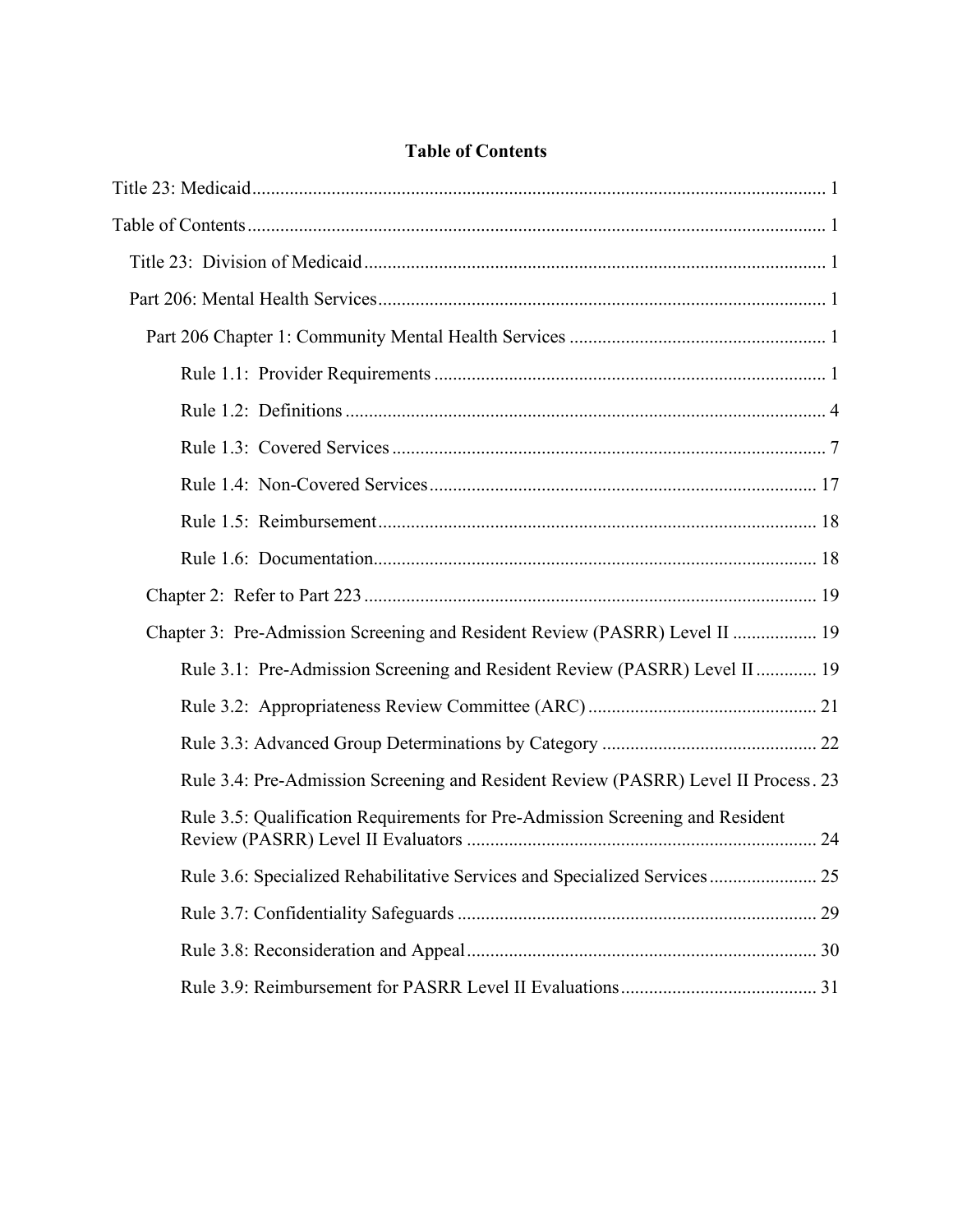## <span id="page-2-0"></span>**Title 23: Division of Medicaid**

## <span id="page-2-1"></span>**Part 206: Mental Health Services**

## <span id="page-2-2"></span>**Part 206 Chapter 1: Community Mental Health Services**

#### <span id="page-2-3"></span>*Rule 1.1: Provider Requirements*

A. All providers of community mental health services must:

- 1. Provide proof of certification by the Mississippi Department of Mental Health (MDMH), professional license, or certification and/or license from the appropriate agency as required by the Division of Medicaid,
- 2. Provide proof that the services they provide have been certified by the appropriate agency when applicable,
- 3. Meet the applicable requirements described in Miss. Admin Code Part 200, Chapter 4,
- 4. Provide a National Provider Identifier (NPI), verification from the National Plan and Provider Enumeration System (NPPES), and
- 5. Submit written confirmation from the Internal Revenue Service (IRS) of the Provider's tax identification number and legal business name.
- B. Rehabilitative services must be provided by the following licensed and enrolled providers acting within their scope of practice:
	- 1. Board-certified or board-eligible psychiatrists licensed by the Mississippi Board of Medical Licensure.
	- 2. Physicians licensed by the Mississippi Board of Medical Licensure acting within their scope of practice.
	- 3. Physician Assistants (PA) must hold a Master's degree in a health related or science field, be licensed by the Mississippi Board of Medical Licensure, and must be under the supervision of a psychiatrist or a physician.
	- 4. Psychiatric Mental Health Nurse Practitioners (PMHNP) must hold a Master's degree in nursing with a specialty in psychiatry, be licensed by the Mississippi Board of Nursing, and must practice within a collaborative/consultative relationship with a physician within an established protocol or practice guidelines.
	- 5. Psychologists must hold a Ph.D. degree in psychology and be licensed by the Mississippi Board of Psychology.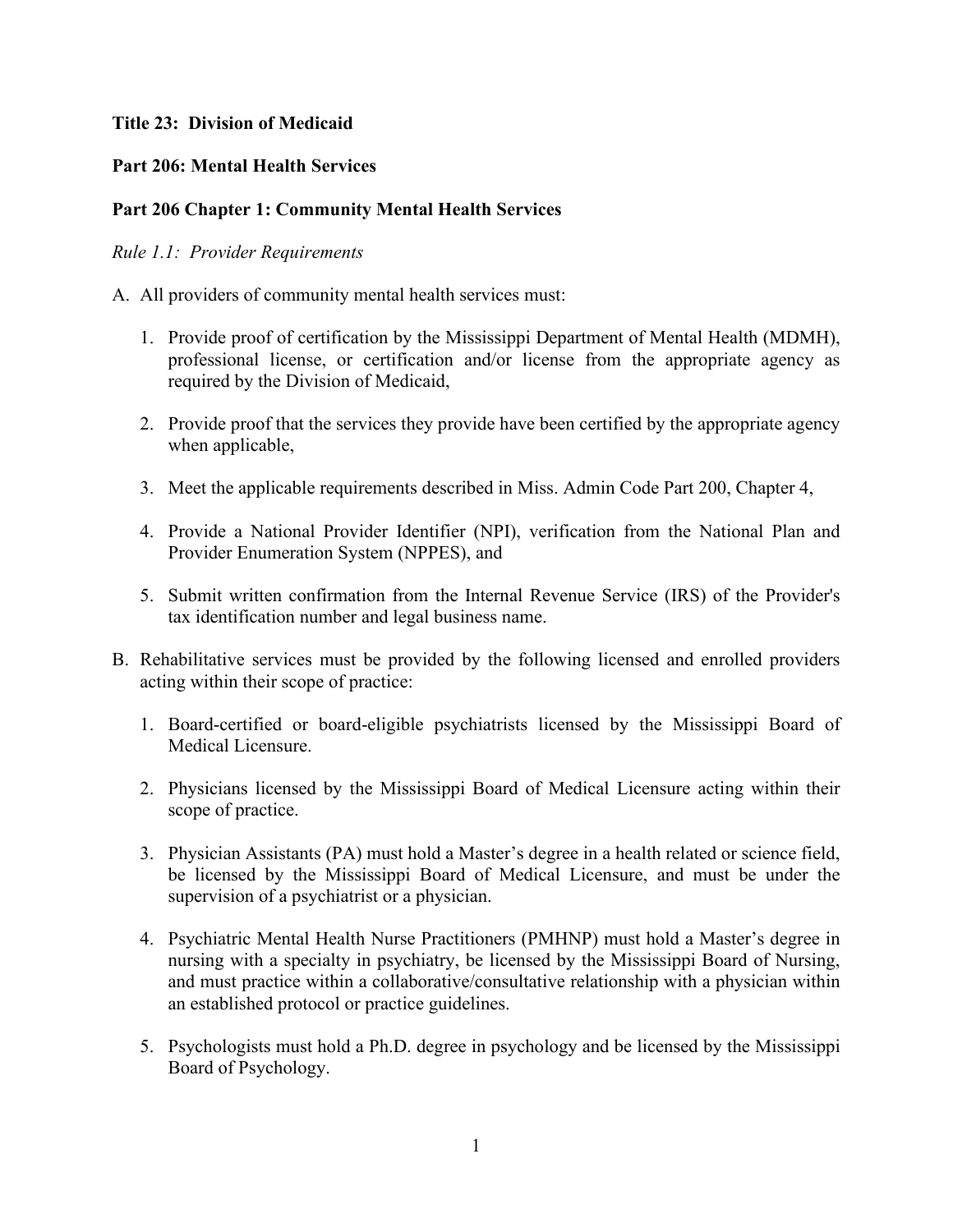- 6. Licensed Certified Social Workers (LCSW) must hold a Master's degree in social work and be licensed by the Mississippi State Board of Examiners for Social Workers and Marriage and Family Therapists at the LCSW level.
- 7. Licensed Professional Counselors (LPC) must hold a Master's degree in counseling and be licensed by the Mississippi State Board of Examiners for Licensed Professional Counselors.
- 8. Quasi-governmental Community Mental Health Center (CMHC) agencies and private mental health centers (PMHCs) certified according to Mississippi Code Ann. § 41-4-7 by the Mississippi Department of Mental Health (DMH).
	- a. DMH issues a four (4) year certification for CMHCs/PMHCs and the services provided unless stated otherwise at the time of certification.
	- b. DMH certification is based on the following:
		- 1) Adherence to DMH standards, DMH grant requirement guidelines, contracts, memoranda of understanding, and memoranda of agreement;
		- 2) Compliance with DMH fiscal management standards and practices outlined in the DMH Operational Standards based on a risk-based audit system;
		- 3) Evidence of fiscal compliance with external funding sources;
		- 4) Compliance with ethical practices and codes of conduct of professional licensing entities related to provision of services and management of the organization; and
		- 5) Evidence of solid business and management practices.
	- c. Staff qualifications for CMHC/PMHC:
		- 1) Qualifications for providers listed in Miss. Admin. Code Part 206, Rule 1.1.B.1. through B.8 above are applicable in CMHC/PMHC,
		- 2) Professional Art Therapists (ATR-BC) must hold a Master's degree in art therapy and be licensed by the Mississippi Department of Health.
		- 3) Registered Nurses (RN) must be a graduate from an approved or accredited RN nursing program, be licensed by the Mississippi Board of Nursing, and must be under the supervision of a psychiatrist, physician, PMHNP, or PA.
		- 4) Licensed Practical Nurses (LPN) must be a graduate from an approved or accredited LPN nursing program, be licensed by the Mississippi Board of Nursing and supervised by a psychiatrist, physician, PMHNP, PA or RN.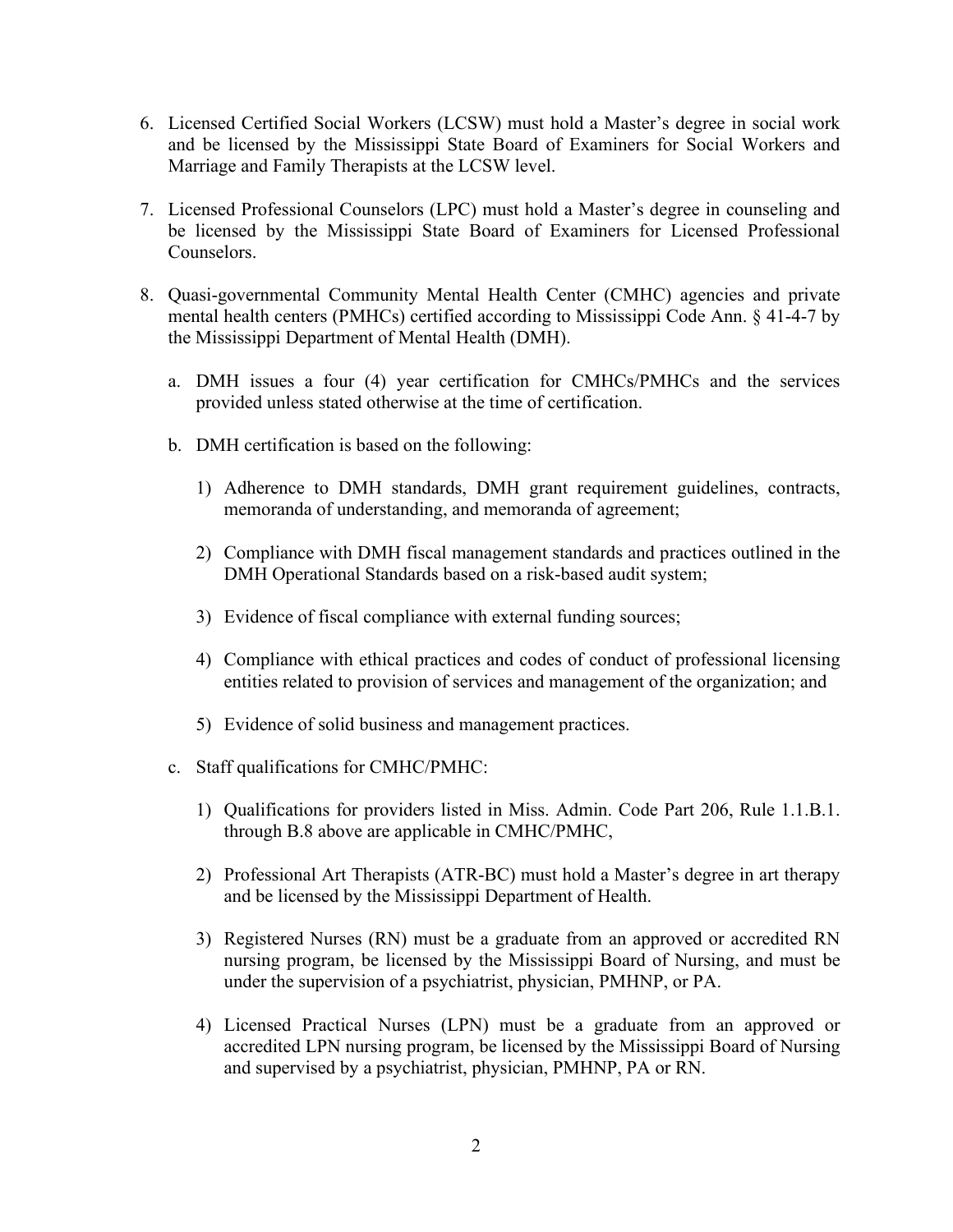- 5) Licensed Marriage and Family Therapists (LMFT) must hold a Master's degree in marriage and family therapy and be licensed by the Mississippi State Board of Examiners for Social Workers and Marriage and Family Therapists.
- 6) DMH certifies the following staff:
	- (a) Certified Mental Health Therapists (CMHT), Certified Intellectual and Developmental Disabilities Therapists (CIDDT) and Certified Addiction Therapists (CAT) must hold a Master's degree in mental health, human services, intellectual disabilities, addictions, or behavioral health related fields from an approved educational institution.
	- (b) Community Support Specialists must hold a minimum of a Bachelor's degree in a mental health field, be certified by DMH as a Community Support Specialist and must be under the supervision of staff listed Miss. Admin. Code Part 206, Rule in 1.1.B.1. and B.8.
	- (c) Peer Support Specialist Professionals must hold a minimum of a high school diploma or GED equivalent, , be certified by DMH as a Certified Peer Support Specialist and must be under the supervision of a psychiatrist, physician, PMHNP, PA, LCSW, LPC, LMFT, CMHT, CIDDT, CAT or a Peer Support Specialist Supervisor who has been trained as a Peer Support Specialist with an emphasis on supervision.
	- (d) Peer Support Specialist supervisors must hold a minimum of a master's degree in addictions, mental health, intellectual/developmental disabilities, or human or behavioral services field and either a 1) professional license or 2) a DMH credential as a Mental Health Therapist, Intellectual/Developmental Disability Therapist, or Addictions therapist prior to or immediately upon acceptance of a Peer Support Specialist Supervisory position and must also receive training specifically developed for Peer Support Specialist supervisors by DMH.
	- (e) Certified Wraparound Facilitators must hold a minimum of a bachelor's degree in a mental health, intellectual/developmental disabilities, or human services/behavioral health-related field and a DMH Community Support Specialist credential and complete the "Introduction to Wraparound" 3-day training, be certified by DMH, and must be under the supervision of a psychiatrist, physician, PMHNP, PA, LCSW, LPC, LMFT, CMHT, CIDDT, or a CAT who has completed the "Introduction to Wraparound" 3 day training and hold a DMH High Fidelity Wraparound certificate.
- 7) Staff members who are provisionally certified must be supervised by a licensed professional or a credentialed DMH Certified Mental Health Therapist, DMH Certified Intellectual and Development Disabilities Therapist or DMH Certified Addiction Therapist of the same discipline.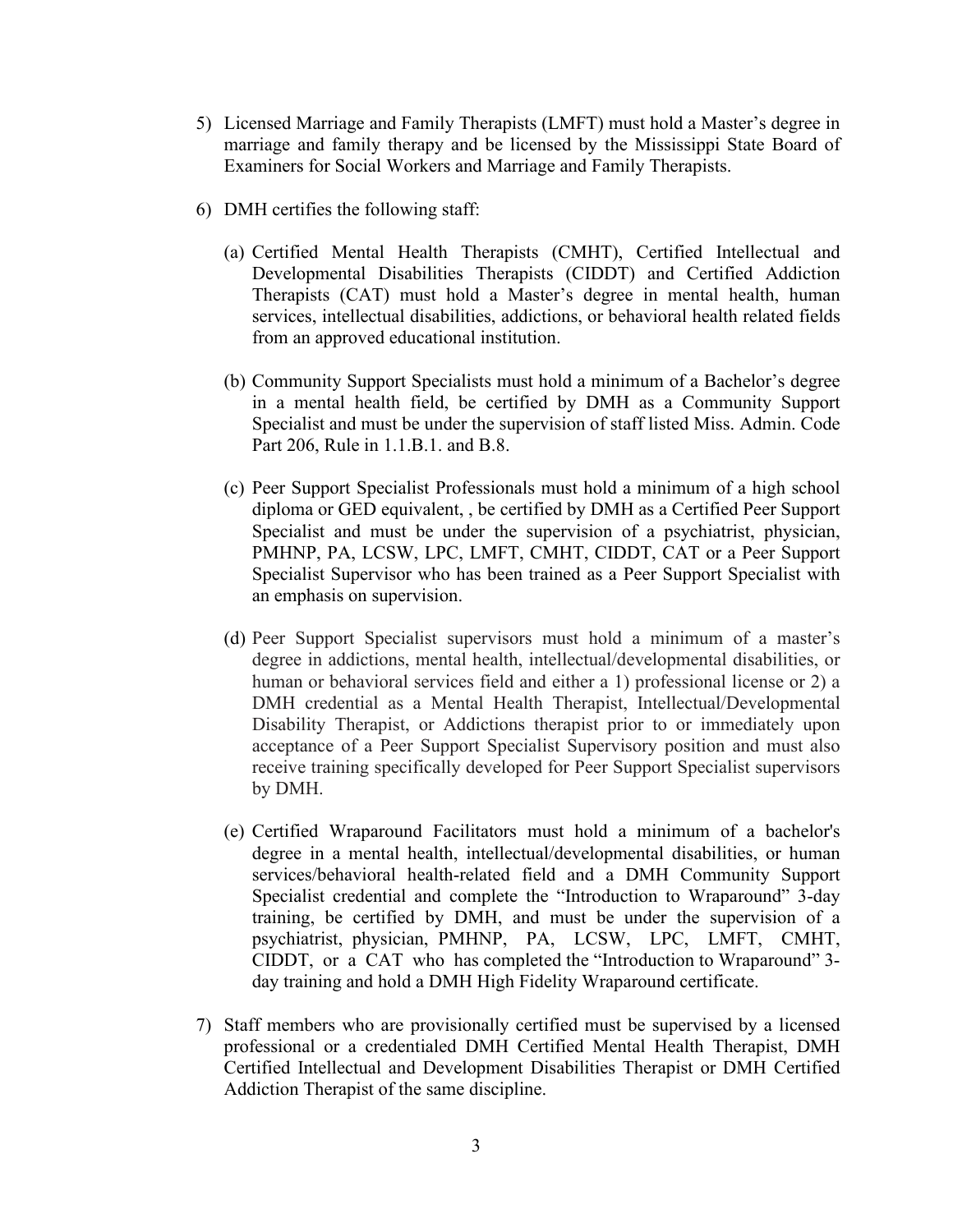- C. Opioid Treatment Programs must be certified by and meet all the requirements of DMH.
- D. Evidence–based practices (EBP) or evidence-informed best practices must be provided by a master's degree therapist who holds a professional license or DMH certification and has completed appropriate training in that evidence-based practice.
- Source: 42 C.F.R. §§ 440.130, 440.169; Miss. Code Ann. §§ 43-13-117, 43-13-121.
- History: Revised to correspond with MS SPA 20-0023 (eff. 10/1/20) eff. 02/01/2022; Revised and renumbered to correspond with MS SPA 20-0022 (eff. 09/01/20) eff. 11/01/2020.

## <span id="page-5-0"></span>*Rule 1.2: Definitions*

The Division of Medicaid defines:

- A. Assessment as obtaining from the beneficiary, beneficiary's family or others involved in the beneficiary's care, the beneficiary's family background/ educational/vocational achievement, presenting problem(s), problem history, history of previous treatment, medical history, current medication(s), source of referral and other pertinent information in order to determine the nature of the beneficiary's or family's problem(s), the factors contributing to the problem(s), and the most appropriate course of treatment for the beneficiary.
- B. Acute Partial Hospitalization as a program that provides medical supervision, nursing services, structured therapeutic activities and intensive psychotherapy (individual, family and/or group) to beneficiaries who are experiencing a period of such acute distress that their ability to cope with normal life circumstances is severely impaired. Acute Partial Hospitalization is designed to provide an alternative to inpatient hospitalization for such beneficiaries or to serve as a bridge from inpatient hospital to outpatient hospital or community treatment. Program content may vary based on beneficiary need but must include close observation/supervision and intensive support with a focus on the reduction/elimination of acute symptoms.
- C. A Brief Emotional/Behavioral Health Assessment as a brief screening used to assess a beneficiary's emotional and/or behavioral health and covers a variety of standardized assessments aimed to identify the need for more in-depth evaluation for a number of mental/behavioral conditions.
- D. Clinical Staff member as a staff member who holds, at a minimum, a master's degree and professional license or who is a DMH Certified Mental Health Therapist (CMHT), DMH Certified Intellectual and Developmental Disabilities Therapist (CIDDT) or a DMH Certified Addiction Therapist (CAT) when appropriate.
- E. Community Support Services as services that are specific, measurable, and individualized that focus on the mental health needs of the beneficiary while attempting to restore beneficiary's ability to succeed in the community.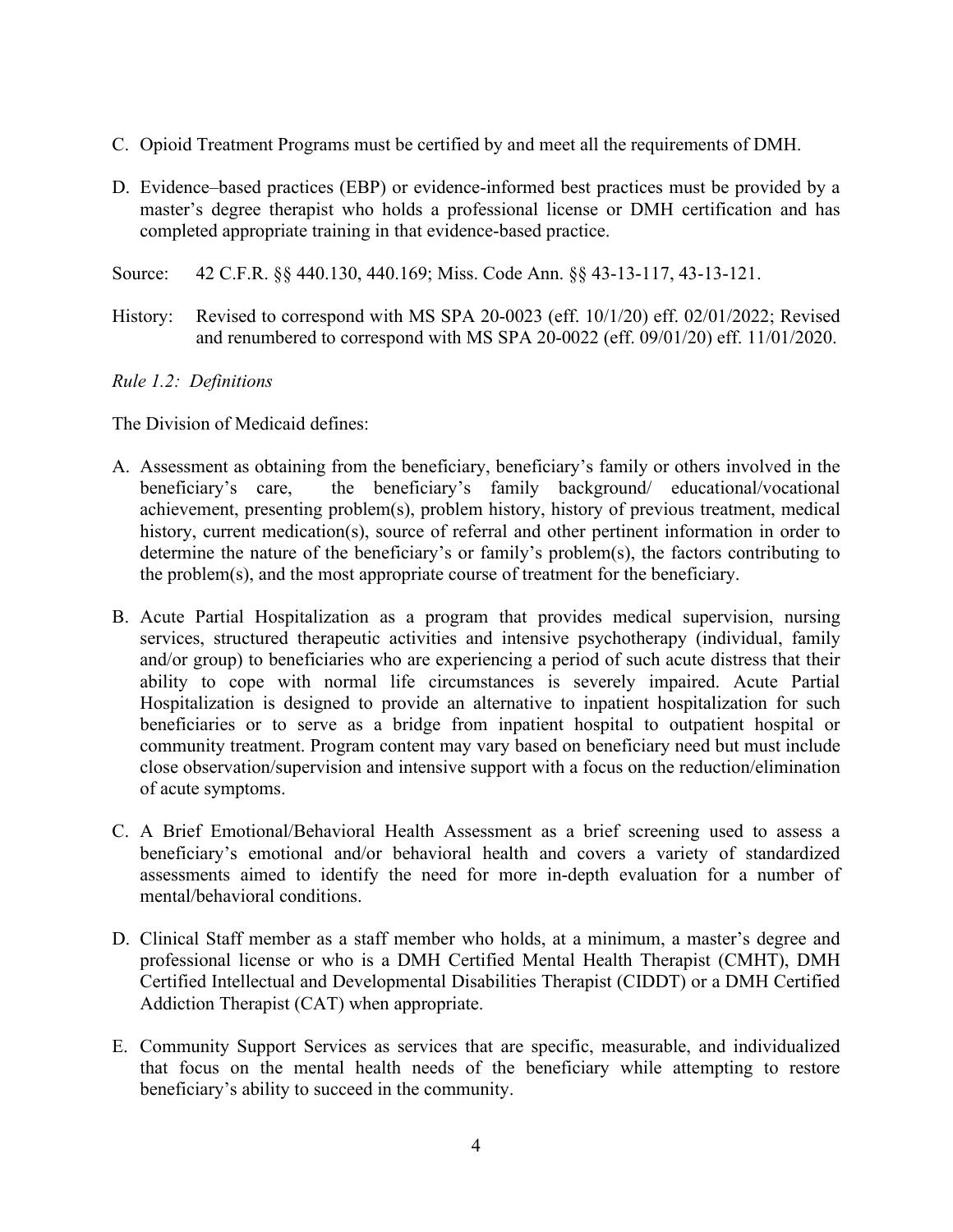- 1. Identification of strengths which aid the beneficiary in their recovery and the barriers that will challenge the development of skills necessary for independent functioning in the community.
- 2. Individual therapeutic interventions that directly increase the restoration of skills needed to accomplish the goals set forth in the Individual Service Plan.
- 3. Monitoring and evaluating the effectiveness of interventions that focus on restoring, retraining and reorienting, as evidenced by symptom reduction and program toward goals.
- 4. Psychoeducation regarding the identification and self-management of the prescribed medication regimen and communication with the prescribing provider.
- 5. Direct interventions in de-escalating situations to prevent crisis.
- 6. Relapse prevention.
- 7. Facilitation of the Individual Service Plan or Recovery Support Plan which includes the active involvement of the beneficiary and the people identified as important in the beneficiary's life.
- F. Crisis Residential Services as medically monitored residential short-term psychiatric stabilization services provided in a setting other than an acute care hospital or a long-term residential treatment facility which consist of no more than sixteen (16) beds.
- G. Crisis Response Services as time-limited intensive intervention provided by trained crisis response staff, available twenty-four (24) hours a day, seven (7) days a week and includes the assessment of the crisis and ability to activate a mobile crisis team, crisis stabilization and treatment of a beneficiary to avoid inpatient hospitalization. Crisis Response Services are limited to less than 24 hours per episode.
- H. Family Therapy as face-to-face psychotherapy between a mental health therapist and a beneficiary's family members, with or without the presence of the beneficiary, which may also include others with whom the beneficiary lives or has a family-like relationship. Family Therapy includes family psychotherapy, psychoeducation, and family-to-family training.
- I. Group Therapy as face-to-face psychotherapy addressing the needs of several individuals within a group.
- J. Individual Therapy as face-to-face, one-on-one psychotherapy that takes place between a mental health therapist and a beneficiary.
- K. Intensive Community Outreach and Recovery Team (ICORT) Services as a team-oriented assertive community treatment approach to mental health rehabilitation intervention and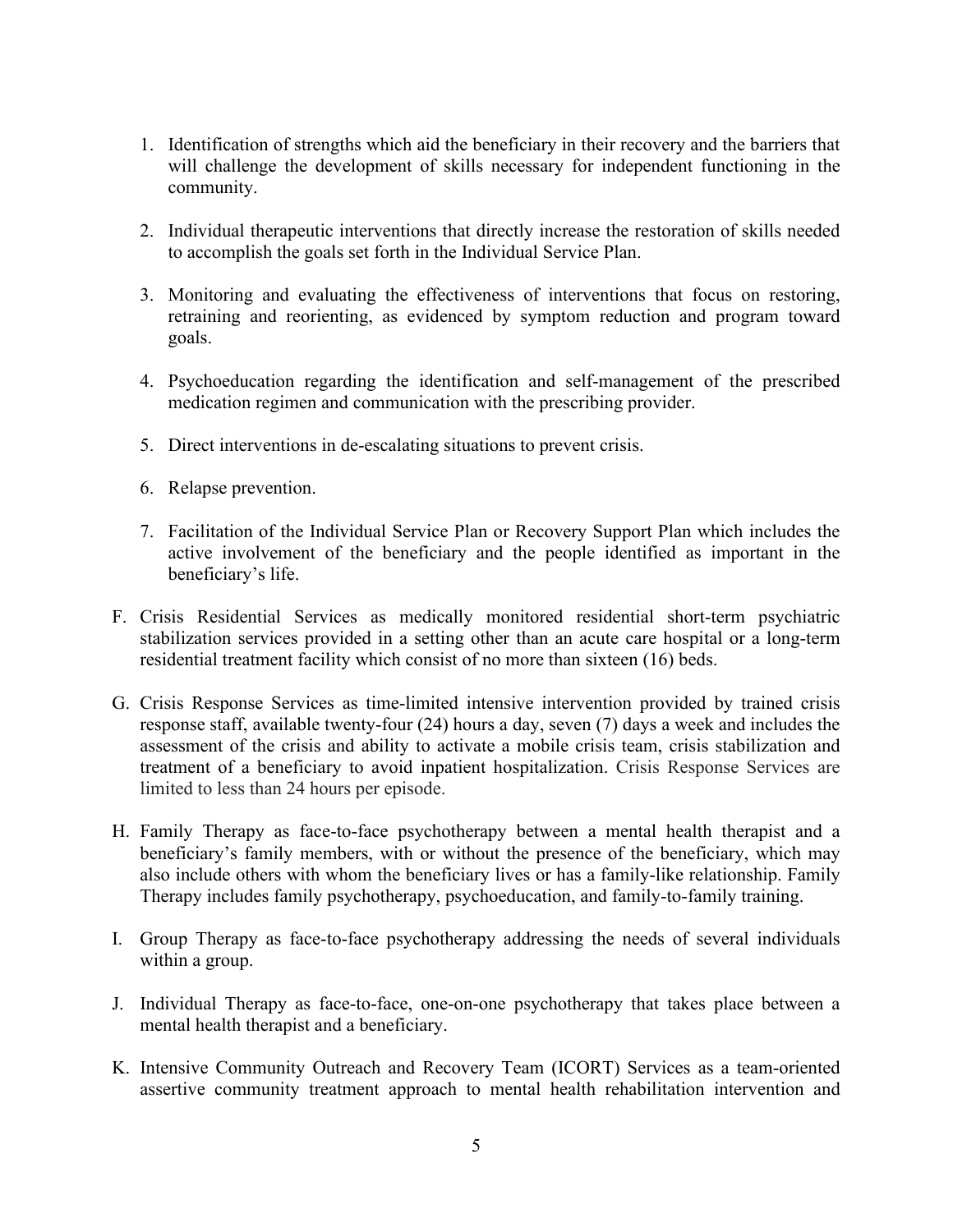supports necessary to assist beneficiaries in achieving and maintaining rehabilitative, resiliency and recovery goals with a severe and persistent mental illness.

- L. Interactive Complexity in:
	- 1. Group therapy as psychotherapy using non-verbal communication and/or physical aids between a mental health therapist and no more than six (6) individuals under the age of twenty-one (21) at the same time.
	- 2. Individual therapy as the one-on-one psychotherapy using non-verbal communication and/or physical aids between a mental health practitioner and a beneficiary who have not yet developed or have lost their expressive communication ability or do not have the cognitive ability to understand the mental health practitioner if ordinary language is used.
- M. Medication Administration as the administering of a prescribed medication.
- N. Medication Evaluation as regular and periodic monitoring of the therapeutic and side effects of psychotropic medications prescribed for the treatment of a mental illness.
- O. Multifamily Group Therapy as therapy taking place between a licensed and enrolled provider or CMHC/PMHC staff and family members of at least two (2) different beneficiaries in a group setting.
- P. Nursing assessment as an assessment of a beneficiary's psychological, physiological and sociological history.
- Q. Peer Support Services as person-centered services with a rehabilitation and recovery focus designed to promote skills for coping with and managing psychiatric symptoms while facilitating the utilization of natural resources and the enhancement of community living skills.
- R. Program of Assertive Community Treatment (PACT) as therapeutic programs provided in the community in which beneficiaries live that would traditionally need inpatient care and treatment but can be maintained in a less restrictive/community-based setting.
- S. Psychiatric Diagnostic Evaluation as an integrated biopsychosocial assessment, including history, mental status, and recommendations.
- T. Psychological Evaluation as the assessment of a beneficiary's cognitive, emotional, behavioral, and social functioning by a licensed psychologist using standardized tests, interviews, and behavioral observations.
- U. Psychosocial Rehabilitation as an active treatment program designed to support and restore community functioning and well-being of a beneficiary who has been diagnosed with a serious and persistent mental illness by providing systematic, curriculum based interventions for skills redevelopment and to promote recovery in the beneficiary's community by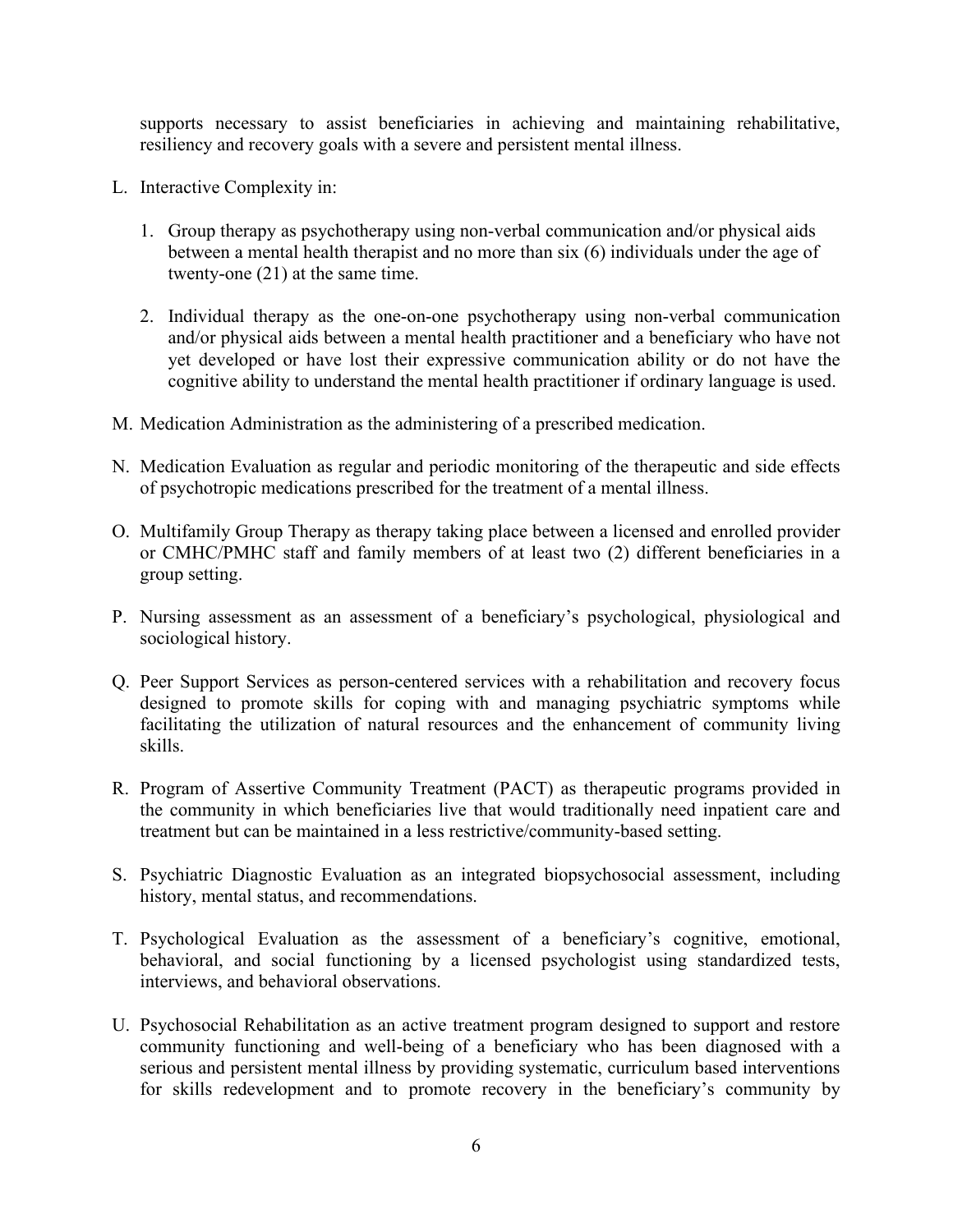alleviating psychiatric decompensation, confusion, anxiety, feelings of low self-worth, isolation and withdrawal.

- V. Psychotherapeutic Services as intentional, face-to-face interactions, conversations or nonverbal encounters between a mental health therapist and a beneficiary, an individual, family or group where a therapeutic relationship is established to help resolve symptoms of the beneficiary's mental and/or emotional disturbance.
- W. Quasi-governmental CMHCs are defined as entities operated under the supervision of regional commissions appointed by county boards of supervisors comprising their respective catchment areas.
- X. Targeted Case Management as services furnished to assist chronically mentally ill or emotionally disturbed beneficiaries who reside in a community setting or are transitioning to a community setting, in gaining access to needed medical, social, educational, and other services
- Y. Treatment Plan as the plan that directs the treatment of the beneficiary and may be referred to as the plan of care, individualized service plan, wraparound plan or person-centered plan depending on the services provided.
- Z. Treatment Plan Development and Review as the development and review of an overall treatment plan that directs the treatment and support of the person receiving services by qualified mental health providers.
- Source: 42 C.F.R. §§ 440.130, 440.169; Miss. Code Ann. §§ 43-13-117, 43-13-121.
- History: Revised eff. 07/01/2021; Revised and renumbered to correspond with MS SPA 20- 0022 (eff. 09/01/20) eff. 11/01/2020.

<span id="page-8-0"></span>*Rule 1.3: Covered Services*

- A. The Division of Medicaid covers four (4) medically necessary mental health assessments by a non-physician per fiscal year when:
	- 1. Completed during the intake process and/or when there is a need for reassessment.
	- 2. Provided by a staff member who holds a master's degree and professional license or is one (1) of the following as appropriate:
		- a) A Department of Mental Health (DMH) Certified Mental Health Therapist (CMHT),
		- b) DMH Certified Intellectual and Developmental Disabilities Therapist (CIDDT), or
		- c) A DMH Certified Addiction Therapist (CAT).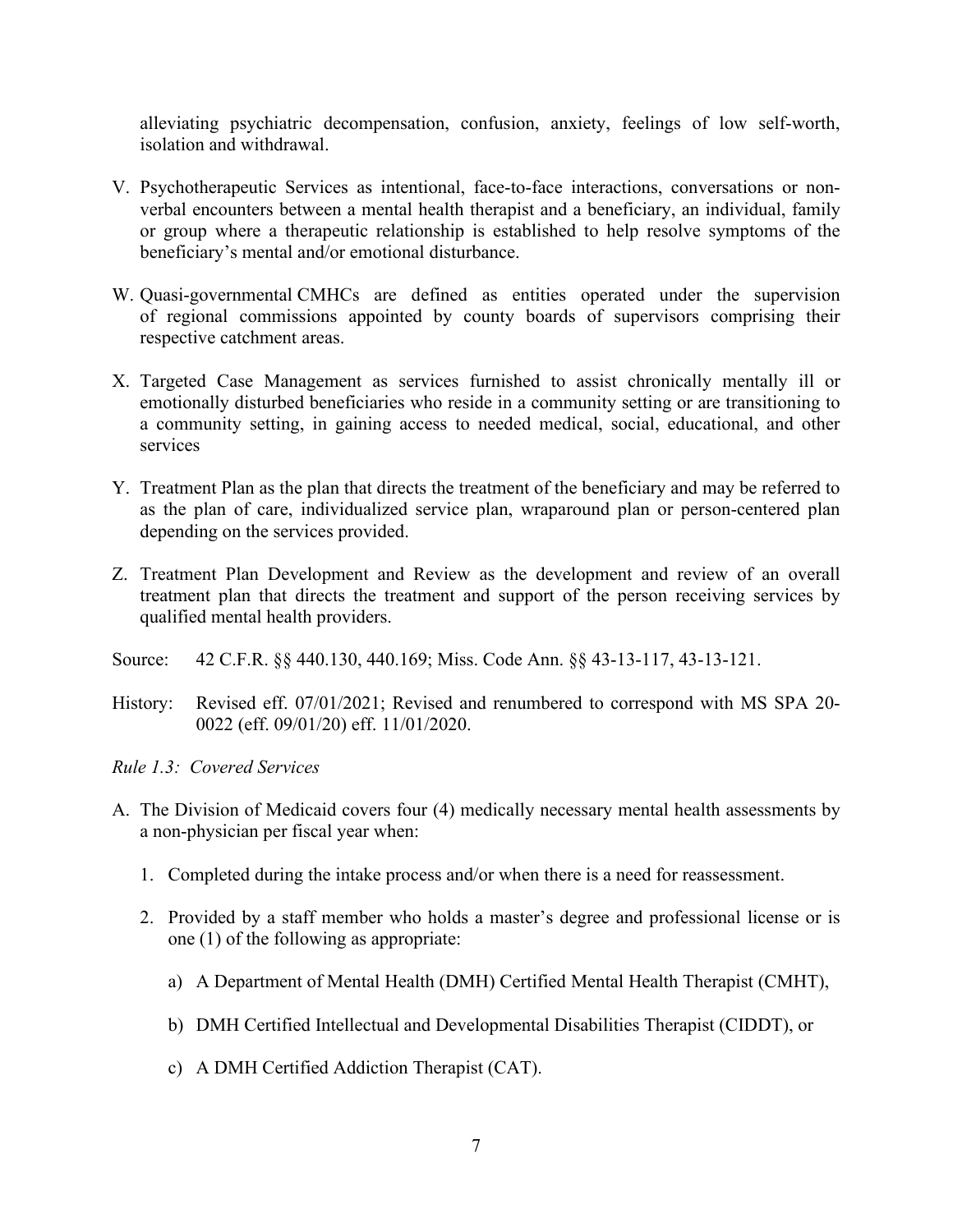- B. The Division of Medicaid covers up to twelve (12) brief emotional/behavioral health assessments per state fiscal year when administered via a standardized behavioral or emotional assessment tool when medically necessary to identify emotional and/or behavioral conditions, including, but not limited to:
	- 1. Depression,
	- 2. Alcohol, substance use or substance abuse,
	- 3. Attention Deficit Hyperactivity Disorder (ADHD), or
	- 4. Other behavioral disorders that may require treatment and/or other forms of intervention.
- C. The Division of Medicaid covers four (4) medically necessary treatment plan development and reviews per state fiscal year when:
	- 1. Part of a treatment plan approved by one (1) of the providers listed in Miss. Admin. Code Title 23, Part 206, Rule 1.1.B.1 through B.8., and
	- 2. Provided by one of the providers listed in Miss. Admin. Code Title 23, Part 206, Rule 1.1 B.1 through B.8 or B.9.c.
- D. The Division of Medicaid covers medically necessary Targeted Case Management which must include:
	- 1. Completion of a comprehensive assessment and periodic reassessments of beneficiary needs to determine the need for services, including:
		- a) Beneficiary history,
		- b) Identifying the needs of the beneficiary and completing related documentation, and
		- c) Gathering information from other sources to form a complete assessment/reassessment of the beneficiary.
	- 2. Development and periodic revisions of a specific treatment plan that is based on the information collected through the assessment/reassessments that:
		- a) Specifies the goals and actions to address the medical, social, educational, and other services needed by the beneficiary,
		- b) Includes activities such as ensuring the active participation of the eligible beneficiary, and working with the beneficiary or the beneficiary's authorized health care decision maker and others to develop those goals,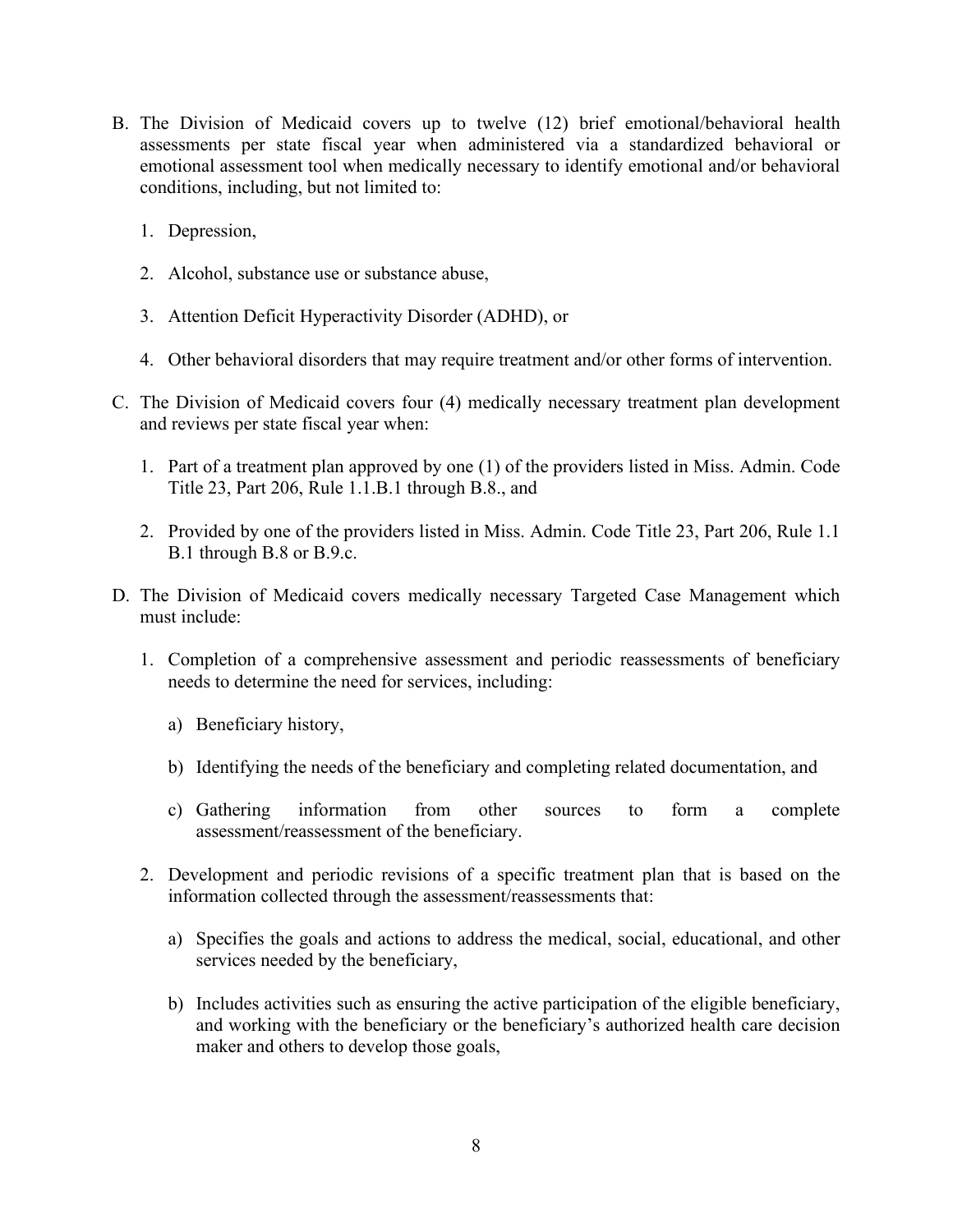- c) Identifies a course of action to respond to the assessed needs of the eligible beneficiary,
- d) Provides referral and related activities, such as scheduling appointments for the beneficiary, to address any identified needs including medical, social, educational providers, or other programs and services to address identified needs and achieve goals specified in the treatment plan.
- 3. Monitoring and follow-up activities including:
	- a) Activities and contacts necessary to ensure the treatment plan is implemented and adequately addresses the beneficiary's needs, which may include with the family members, service providers, or other entities or individuals conducted as frequently as necessary including at least one (1) annual monitoring, to determine whether the following conditions are met:
	- b) Services are being furnished in accordance with the beneficiary's treatment plan;
	- c) Services in the treatment plan are adequate; and
	- d) Changes in the needs or status of the beneficiaries are reflected in the treatment plan. Monitoring and follow-up activities at least annually include making necessary adjustments in the treatment plan and service arrangements with providers.
- E. The Division of Medicaid covers medically necessary crisis response services.
	- 1. Crisis response services include:
		- a) Assessment,
		- b) De-escalation, and
		- c) Service coordination and facilitation.
	- 2. Crisis response teams must include:
		- a) A Certified Peer Support Professional with specific roles and responsibilities,
		- b) A licensed and/or Credentialed Master's Level Therapist with experience and training in crisis response,
		- c) A Community Support Specialist with experience and training in crisis response,
		- d) A Crisis Response Coordinator for the provider's catchment area who is a licensed and/or credentialed master's level therapist with a minimum of two (2) years' experience and training in crisis response, and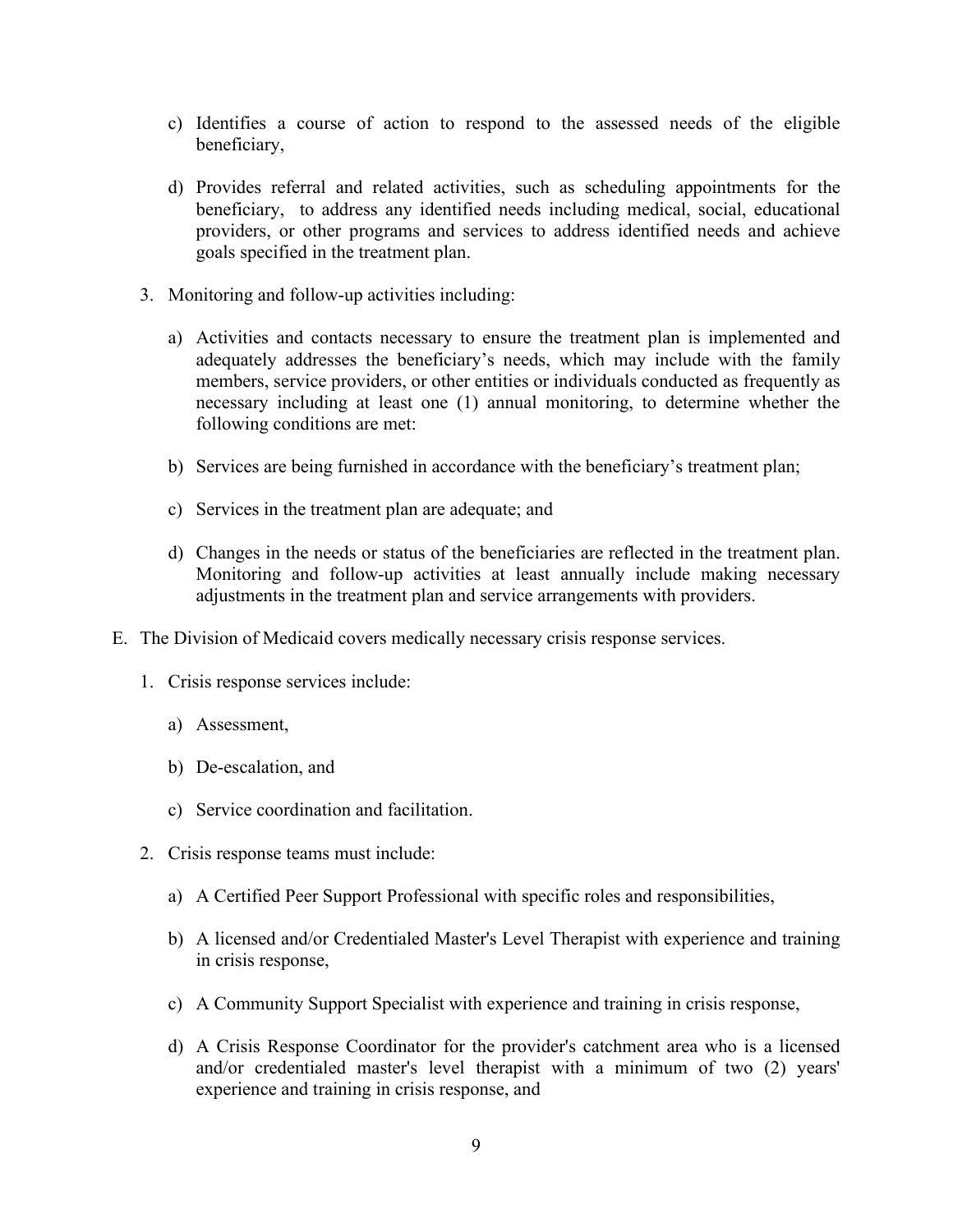- e) At least one (1) employee with experience and training in crisis response to each population served by the provider.
- F. The Division of Medicaid covers up to sixty (60) days of medically necessary crisis residential services per state fiscal year when ordered by a psychiatrist, physician, psychologist, psychiatric mental health nurse practitioner (PMHNP) or physician assistant (PA) and prior authorized by the Division of Medicaid, Utilization Management/Quality Improvement Organization (UM/QIO) or designee.
	- 1. Crisis residential services must provide the following within twenty-four (24) hours of admission:
		- a) Initial assessment,
		- b) Medical screening,
		- c) Drug toxicology screening, and
		- d) Psychiatric consultation.
	- 2. Crisis residential services include:
		- a) Treatment plan development and review,
		- b) Medication management,
		- c) Nursing assessment,
		- d) Individual therapy,
		- e) Family therapy,
		- f) Group therapy,
		- g) Crisis response, and
		- h) Skill building groups such as social skills training, self-esteem building, anger control, conflict resolution and daily living skills.
	- 3. Crisis residential room and board is not covered by the Division of Medicaid.
	- 4. Crisis residential providers must maintain staffing ratios according to DMH standards.
- G. The Division of Medicaid covers up to four hundred (400) fifteen (15) minute units per state fiscal year of medically necessary community support services.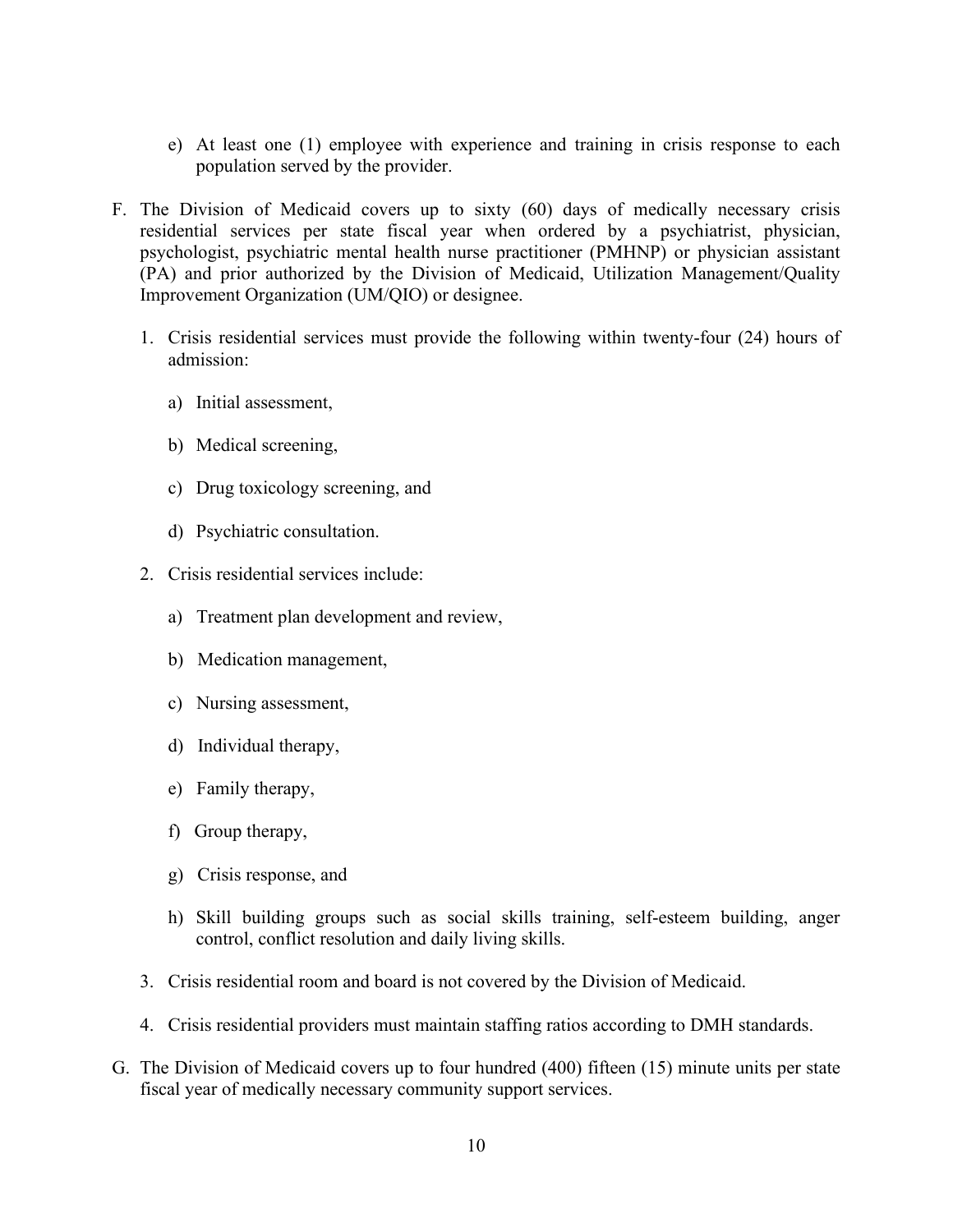- 1. Community support services must include:
	- a) Resource coordination that directly increases the acquisition of skills needed to accomplish the goals set forth in the treatment plan.
	- b) Monitoring and evaluating the effectiveness of interventions, as documented by symptom reduction and progress toward goals.
	- c) Psychoeducation:
		- On the identification and self-management of prescribed medication regimen and communication with the prescribing provider.
		- And training of family, unpaid caregivers, and/or others who have a legitimate role in addressing the needs of the beneficiary.
	- d) Direct interventions in de-escalating situations to prevent crisis.
	- e) Home and community visits for the purpose of monitoring the beneficiary's condition and orientation.
	- f) Assisting the beneficiary and natural supports in implementation of therapeutic interventions outlined in the treatment plan.
- 2. Community support services must be provided by a Certified Community Support Specialist professional.
- H. The Division of Medicaid covers up to four (4) units of medically necessary psychiatric diagnostic evaluations per state fiscal year when prior authorized by the Division of Medicaid, UM/QIO or designee.
- I. The Division of Medicaid covers up to four (4) hours of medically necessary psychological diagnostic evaluations per state fiscal year when prior authorized by the Division of Medicaid, UM/QIO or designee and entirely completed by a psychologist.
- J. The Division of Medicaid covers medically necessary medication evaluation and management services.
	- 1. Medication evaluation and management services provided by community/private mental health centers are not limited.
	- 2. Medication evaluation and management services provided by independent practitioners within their scope of practice are subject to the physician visit limits in Miss. Admin. Code Title 23, Part 203, Rule 9.5.C.1.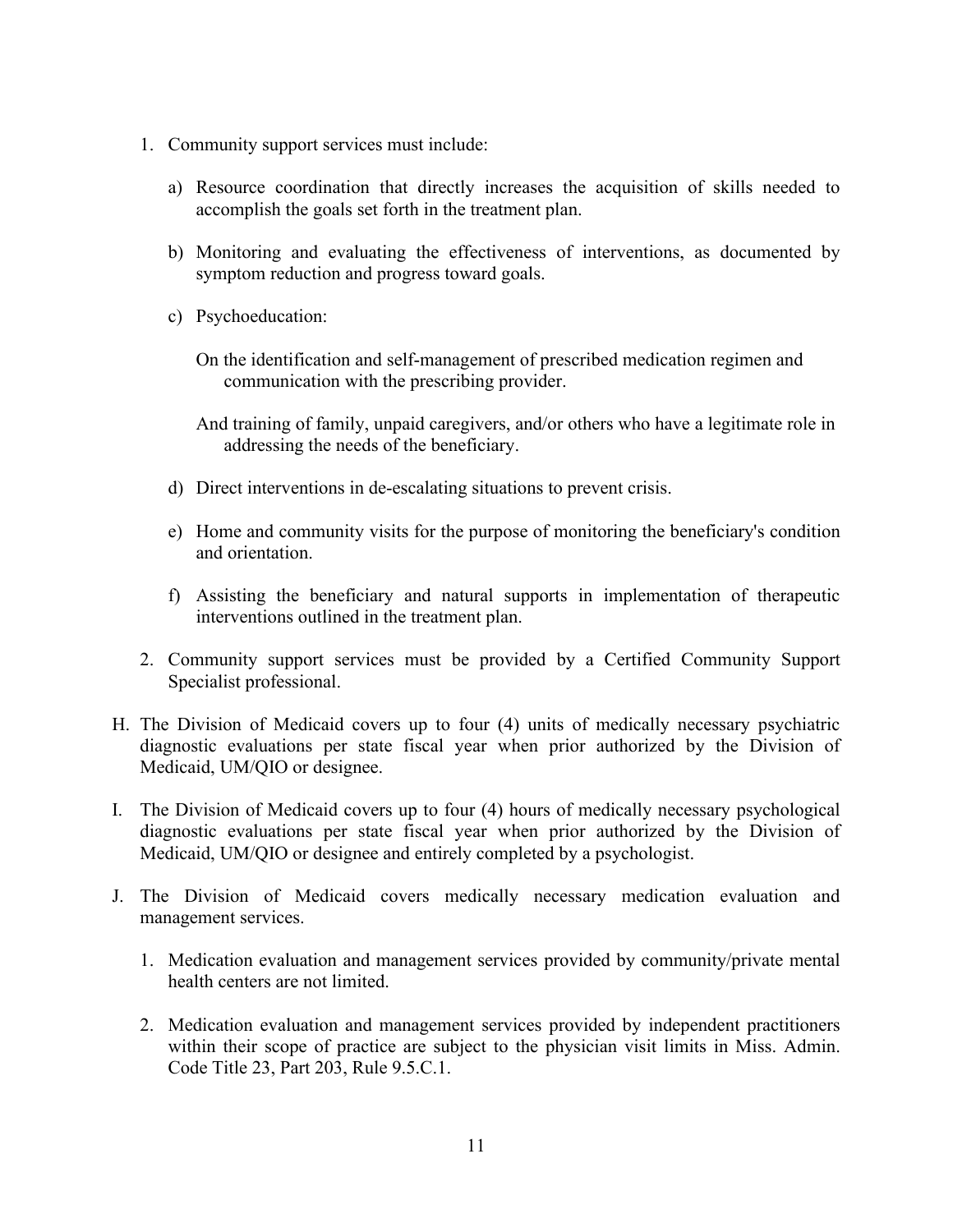- 3. Medication evaluation and management must be provided by one (1) of the following:
	- a) Psychiatrist,
	- b) Physician,
	- c) PMHNP, or
	- d) PA.
- K. The Division of Medicaid covers medically necessary medication administration per state fiscal year when provide by one (1) of the following:
	- 1. Psychiatrist,
	- 2. Physician,
	- 3. PMHNP,
	- 4. PA,
	- 5. RN, or
	- 6. LPN.
- L. The Division of Medicaid covers up to one hundred forty-four (144), fifteen (15) minute units of nursing assessments performed by an RN per state fiscal year.
- M. The Division of Medicaid covers the following medically necessary psychotherapeutic services when part of a treatment plan approved by one (1) of the providers listed in Miss. Admin. Code Part 206, Rule 1.1.B.1 through B.8. and provided by one of the providers listed in Miss. Admin. Code Part 206, Rule 1.1.B.1 through B.8. or B.9.c) as appropriate:
	- 1. Up to thirty-six (36) individual therapy sessions per state fiscal year,
	- 2. Up to twenty-four (24) family therapy sessions per state fiscal year,
	- 3. A combined total of up to forty (40) group therapy or multi-family group therapy sessions per state fiscal year, and
	- 4. Interactive complexity for individual and group therapy as appropriate within yearly limits.
- N. The Division of Medicaid covers up to one hundred (100) days of medically necessary acute partial hospitalization services when prior authorized by the Division of Medicaid, UM/QIO or designee.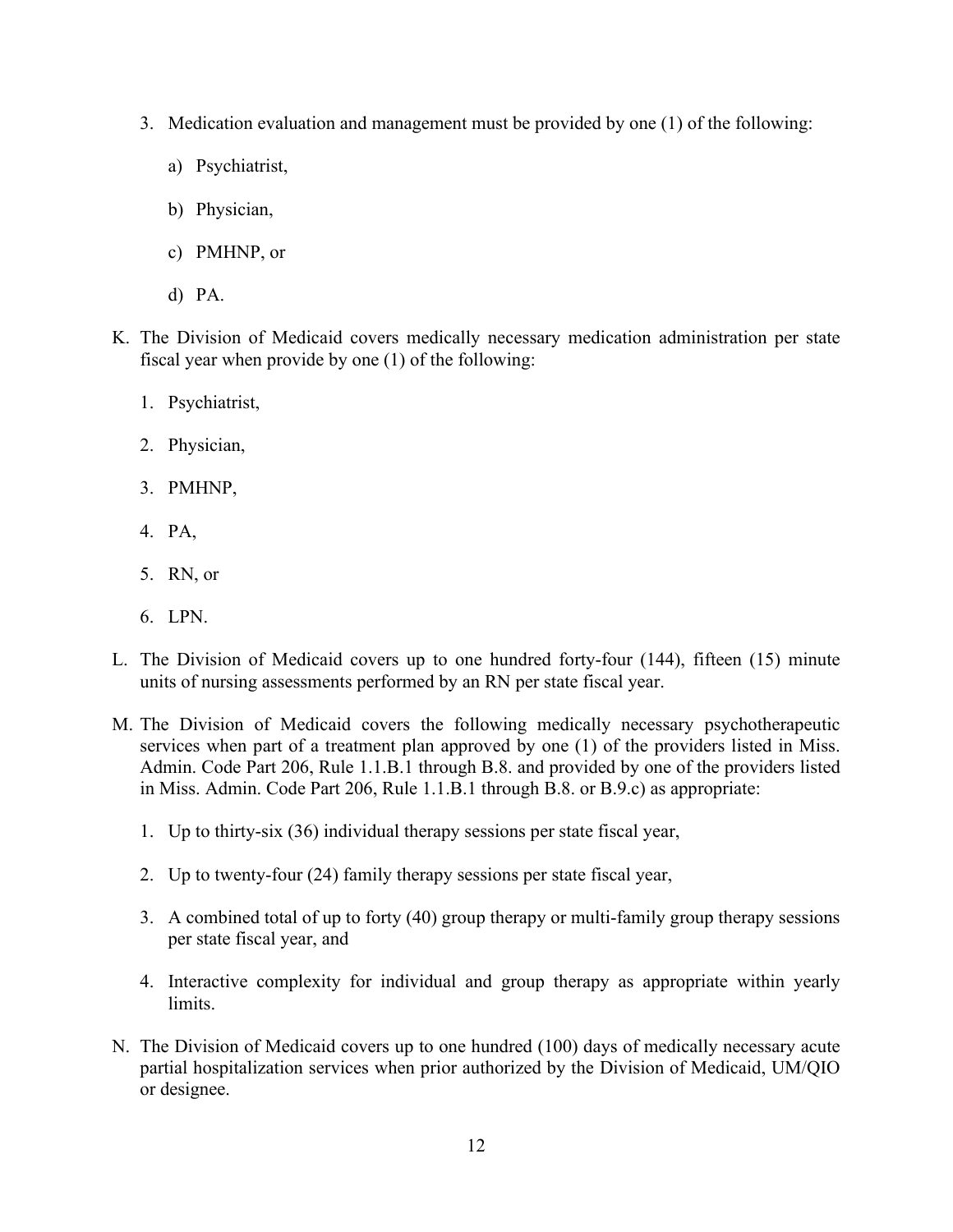- 1. Acute partial hospitalization includes, but is not limited to:
	- a) Treatment plan development and review,
	- b) Medication management,
	- c) Nursing assessment,
	- d) Individual therapy,
	- e) Group therapy, and
	- f) Family therapy.
- 2. Acute partial hospitalization programs must be provided by licensed/certified providers including, but not limited to:
	- a) CMHC/PMHC,
	- b) The outpatient department of a hospital or free-standing psychiatric unit,
	- c) A private psychiatric clinic, or
	- d) Other provider approved by the Mississippi Department of Mental Health.
- O. The Division of Medicaid covers up to five (5) hours per day, five (5) days per week of medically necessary psychosocial rehabilitation when prior authorized by the Division of Medicaid, UM/QIO or designee.
	- 1. Psychosocial rehabilitation services are not covered when provided on the same day as group therapy, crisis residential services or acute partial hospitalization.
	- 2. Psychosocial rehabilitation services must be included in a treatment plan approved by one (1) of the providers listed in Miss. Admin. Code Title 23, Rule 1.1.B.1 through B.8.
	- 3. Psychosocial rehabilitation service must be provided according to DMH standards for that population.
- P. The Division of Medicaid covers one thousand six hundred (1600) fifteen minute units per state fiscal year of medically necessary assertive community treatment services provided through Programs of Assertive Community Treatment (PACT).
	- 1. PACT is an all-inclusive service that includes, but is not limited to:
		- a) Treatment plan review and development,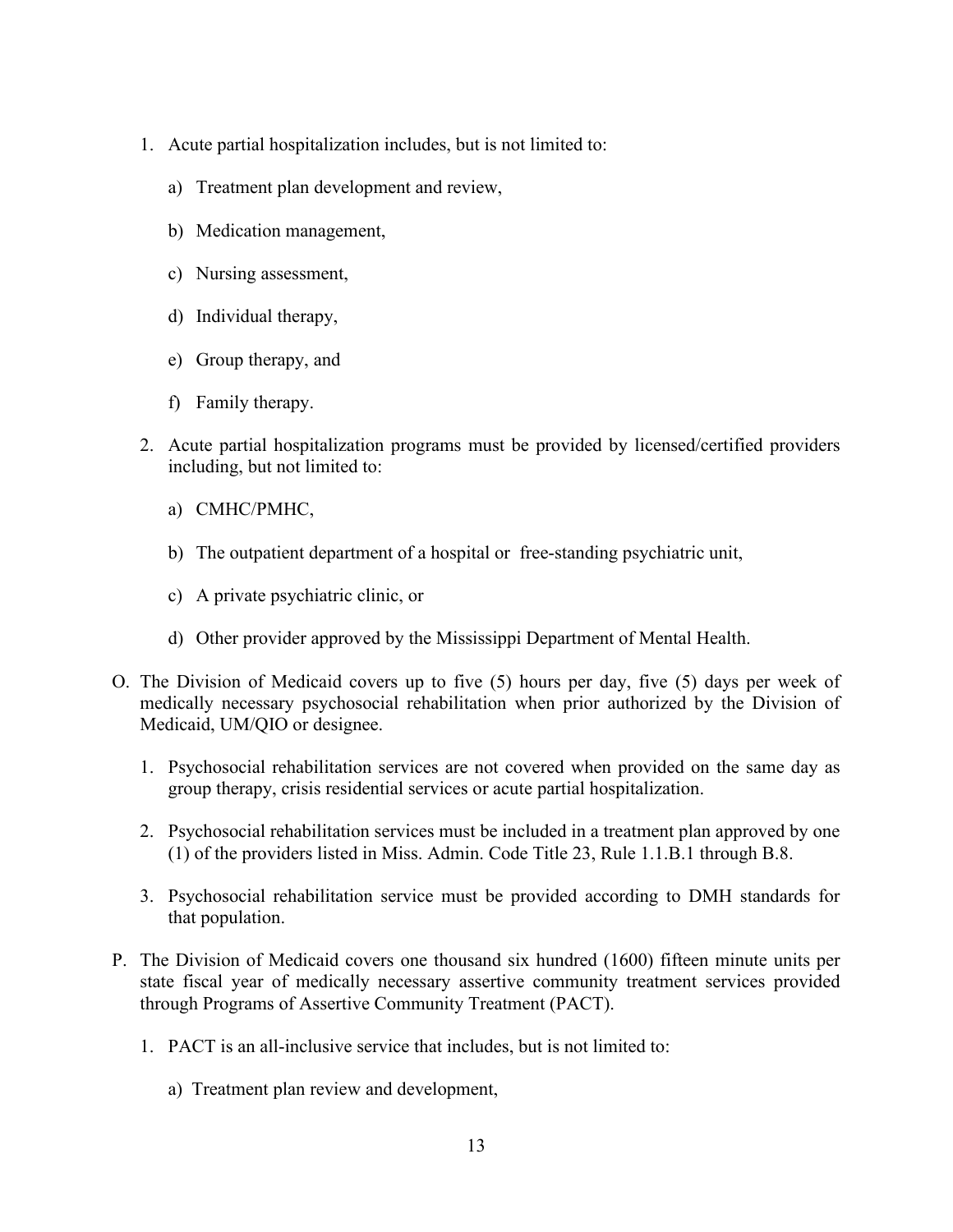- b) Medication management,
- c) Individual therapy,
- d) Family therapy,
- e) Group therapy,
- f) Community support, and
- g) Peer support.
- 2. The composition of the PACT team members must include, but is not limited to:
	- a) A team leader,
	- b) A Psychiatrist or PMHNP,
	- c) RN,
	- d) Master's level mental health professional,
	- e) Substance use disorder specialist,
	- f) Employment specialist,
	- g) Certified peer support specialist professional, and
	- h) Other clinical personnel as determined by DMH.
- Q. The Division of Medicaid covers up to two hundred and seventy (270) days per year of medically necessary intensive community outreach and recovery team (ICORT) services when prior authorized by the Division of Medicaid, UM/QIO or designee.
	- 1. ICORT services include:
		- a) Treatment plan development and review,
		- b) Medication management,
		- c) Individual therapy and family therapy in the home,
		- d) Group therapy,
		- e) Peer support services,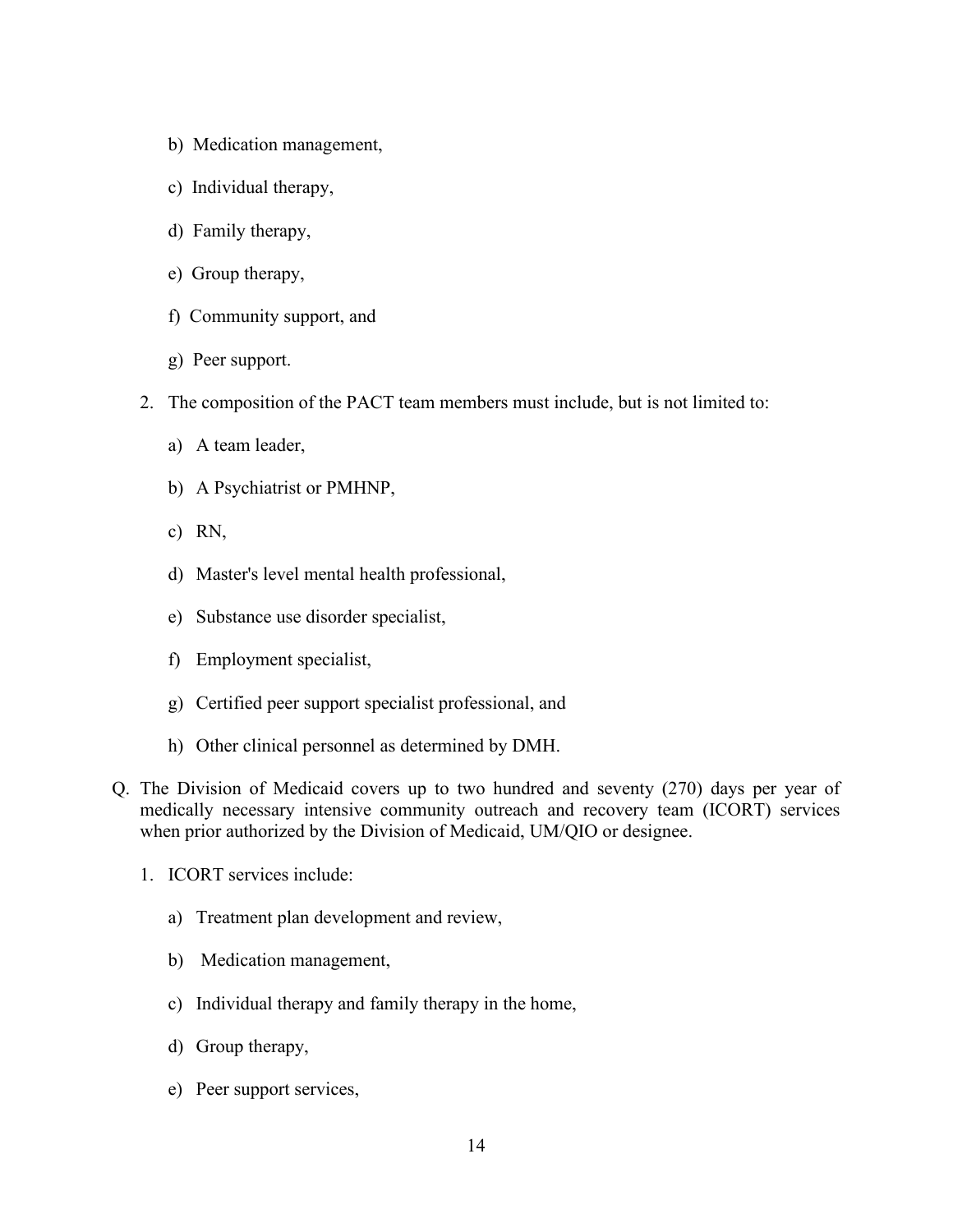- f) Community support services,
- g) Skill building groups, including but not limited to:
	- 1) Social skills training,
	- 2) Self-esteem building,
	- 3) Anger control,
	- 4) Conflict resolution, and
	- 5) Daily living skills.
- 2. ICORT providers must have the following staff:
	- a) Team Leader which must be a full-time Master's Level Mental Health Therapist,
	- b) A full-time registered nurse,
	- c) A full-time equivalent Certified Peer Support Specialist Professional,
	- d) A part-time clerical personnel, and
	- e) If deemed necessary by the DMH, a part-time Community Support Specialist must be added to ICORT.
- 3. ICORT services must be included in a treatment plan approved by one (1) of the providers listed in Miss. Admin. Code. Title 23, Part 106, Rule 1.1.B.1. through B.8.
- 4. Development and revision of a specific treatment plan based on the information collected through the assessment which must include:
	- a) Goals and actions to address the medical, social, educational, and other services needed by the beneficiary,
	- b) Activities such as ensuring the active participation of the beneficiary and working with the beneficiary or beneficiary's representative and others to develop goals, and
	- c) A course of action to respond to the assessed needs of the beneficiary.
- 5. Referral and related activities to help the beneficiary obtain needed services, including but not limited to:

Scheduling appointments, and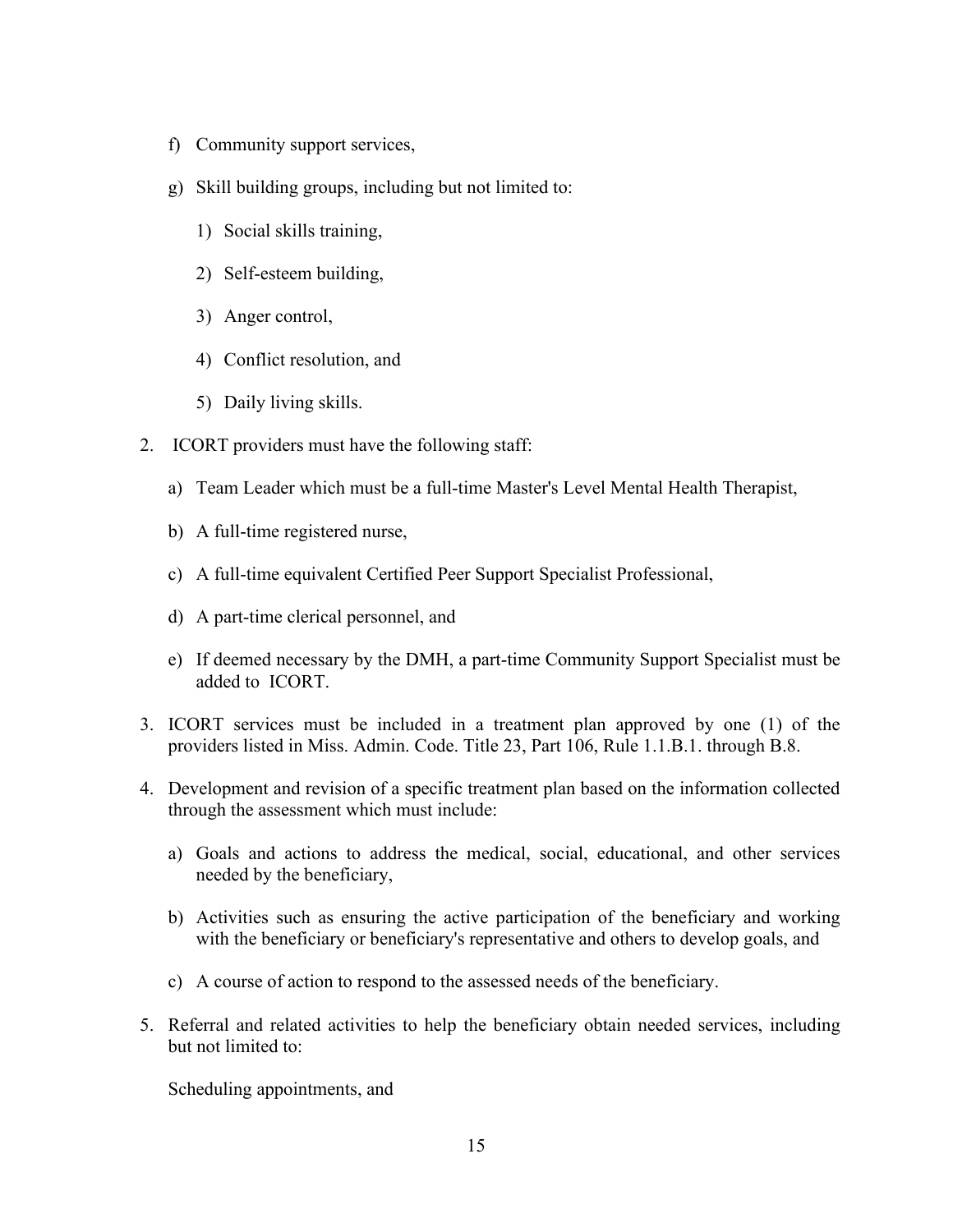- b) Linking the beneficiary with medical, social and educational providers or other programs and services that provide needed services as identified in the treatment plan.
- 6. Monitoring and follow-up activities to ensure the treatment plan is effectively implemented and adequately addresses the needs of the beneficiary conducted annually and as necessary to ensure:
	- a) Services are being furnished in accordance with the beneficiary's treatment plan,
	- b) Services in the treatment plan are adequate, and
	- c) Any necessary changes to the treatment plan are made based on any changes in the needs or status of the beneficiary.
- R. The Division of Medicaid covers up to two hundred (200) fifteen (15) minute units per state fiscal year of medically necessary peer support services.
	- 1. Peer support services must include:
		- a) Development of a recovery support plan, and
		- b) Skill building for coping with and managing symptoms while utilizing natural resources, and the preservation and enhancement of community living skills.
	- 2. Services must be provided by a certified Peer Support Specialist Professional.
- S. The Division of Medicaid covers medically necessary opioid treatment services that comply with all state and federal requirements.
	- 1. Opioid Treatment services include, but are not limited to:
		- a) Assessments,
		- b) Laboratory services,
		- c) Physician services including Medication Evaluation and Management,
		- d) Medication Administration,
		- e) Therapy Services,
		- f) Medical Services, and
		- g) Pharmacy Services.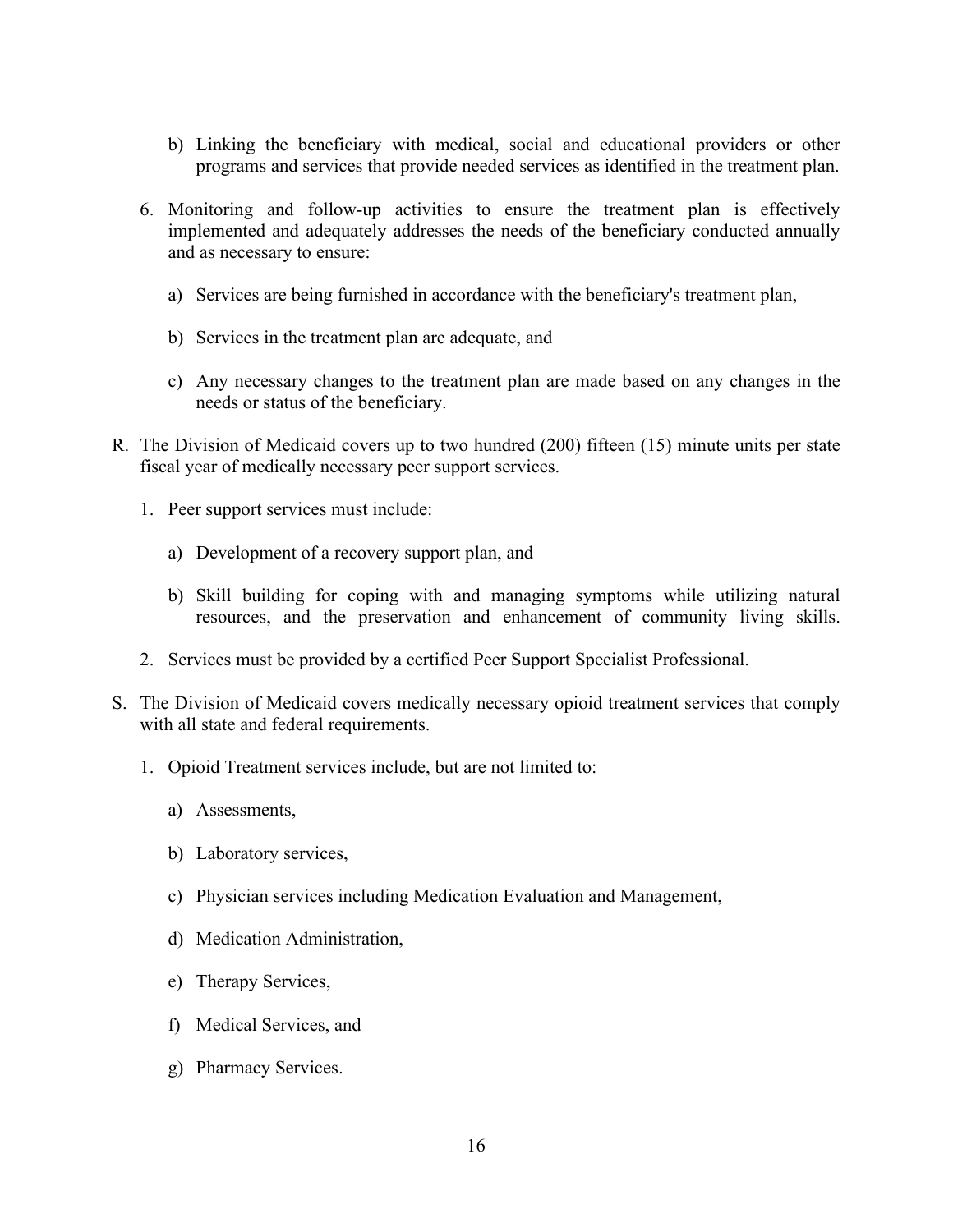- 2. Opioid treatment services are provided by professionals operating within their scope of practice as part of a DMH certified opioid treatment program.
- 3. Physician visits provided as part of an opioid treatment program do not count toward the beneficiary's physician visit annual limit.
- Source: 42 C.F.R. §§ 440.130, 440.169; Miss. Code Ann. §§ 43-13-117, 43-13-121.
- History: Revised to correspond with MS SPA 20-0023 (eff. 10/1/20) eff. 02/01/2022; Revised and renumbered to correspond with MS SPA 20-0022 (eff. 09/01/20) eff. 11/01/2020.

<span id="page-18-0"></span>*Rule 1.4: Non-Covered Services* 

- A. The Division of Medicaid does not cover community mental health services that:
	- 1. Are not medically necessary,
	- 2. Are not prior authorized by the Division of Medicaid, Utilization Management/Quality Improvement Organization (UM/QIO) or designee, if required, and
	- 3. Are not part of a plan of care or treatment plan approved by a team member qualified to approve the service being provided.
- B. The Division of Medicaid does not cover the following activities and/or services:
	- 1. Time spent completing paperwork,
	- 2. Telephone contacts, unless included in the service definition,
	- 3. Recreational activities,
	- 4. Educational interventions,
	- 5. Travel time,
	- 6. Missed or canceled appointments,
	- 7. Room and board, and/or
	- 8 Services provided to a beneficiary during an inpatient stay, unless included in the service definition.
- C. The Division of Medicaid does not cover services and/or programs that do not meet the standards of the licensing/certifying agency when applicable.

Source: 42 C.F.R. §§ 440.130, 440.169; Miss. Code Ann. §§ 43-13-117, 43-13-121.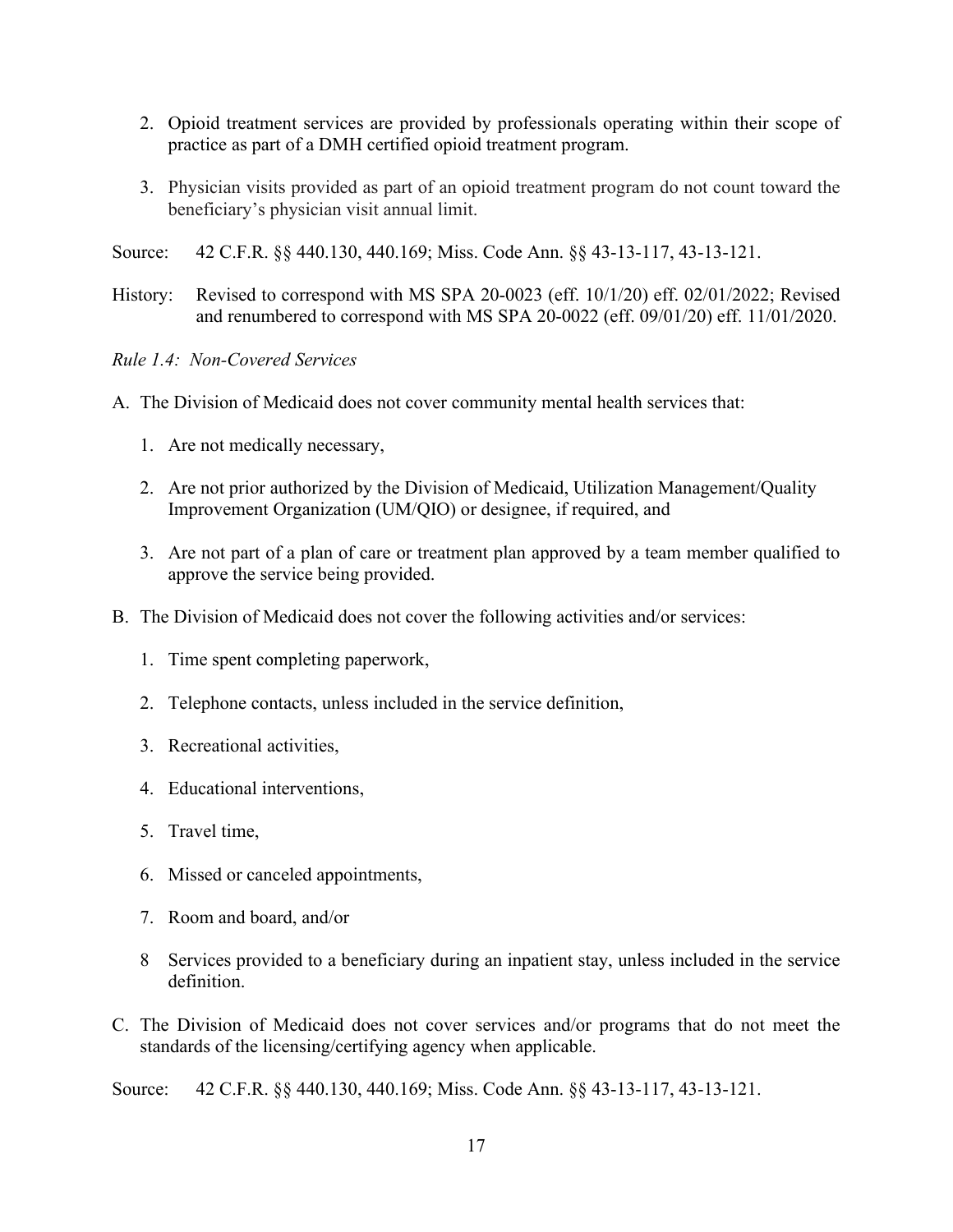History: Revised eff. 07/01/2021; Revised and renumbered to correspond with MS SPA 20- 0022 (eff. 09/01/20) eff. 11/01/2020.

#### <span id="page-19-0"></span>*Rule 1.5: Reimbursement*

- A. The Division of Medicaid reimburses for covered mental health services according to a statewide uniform fee schedule. Effective as of July 1, 2021 all rates and/or fees for services will remain the same as those in effect July 1, 2021.
- B. Reimbursement for physician services provided outside of a Community or Private Mental health center are subject to the limits described in Miss. Admin. Code Title 23, Part 203.
- Source: 42 C.F.R. §§ 440.130; Miss. Code Ann. §§ 43-13-117, 43-13-121.
- History: Revised eff. 07/01/2021; Revised and renumbered to correspond with MS SPA 20- 0022 (eff. 09/01/20) eff. 11/01/2020.
- <span id="page-19-1"></span>*Rule 1.6: Documentation*
- A. All services must be documented on a treatment plan and approved, signed and dated by a licensed practitioner operating within their scope of practice.
- B. The following must be documented in the beneficiary's case record for each service provided:
	- 1. Type of service provided,
	- 2. Date of service,
	- 3. Length of time spent providing the service,
	- 4. Start and end times of sessions,
	- 5. Names of all individuals receiving or participating in the service,
	- 6. Summary of session,
	- 7. Explanation of how the service relates to the goals and objectives established in the treatment plan,
	- 8. Name and title of servicing provider, and
	- 9. Signature and credentials of servicing provider/practitioner.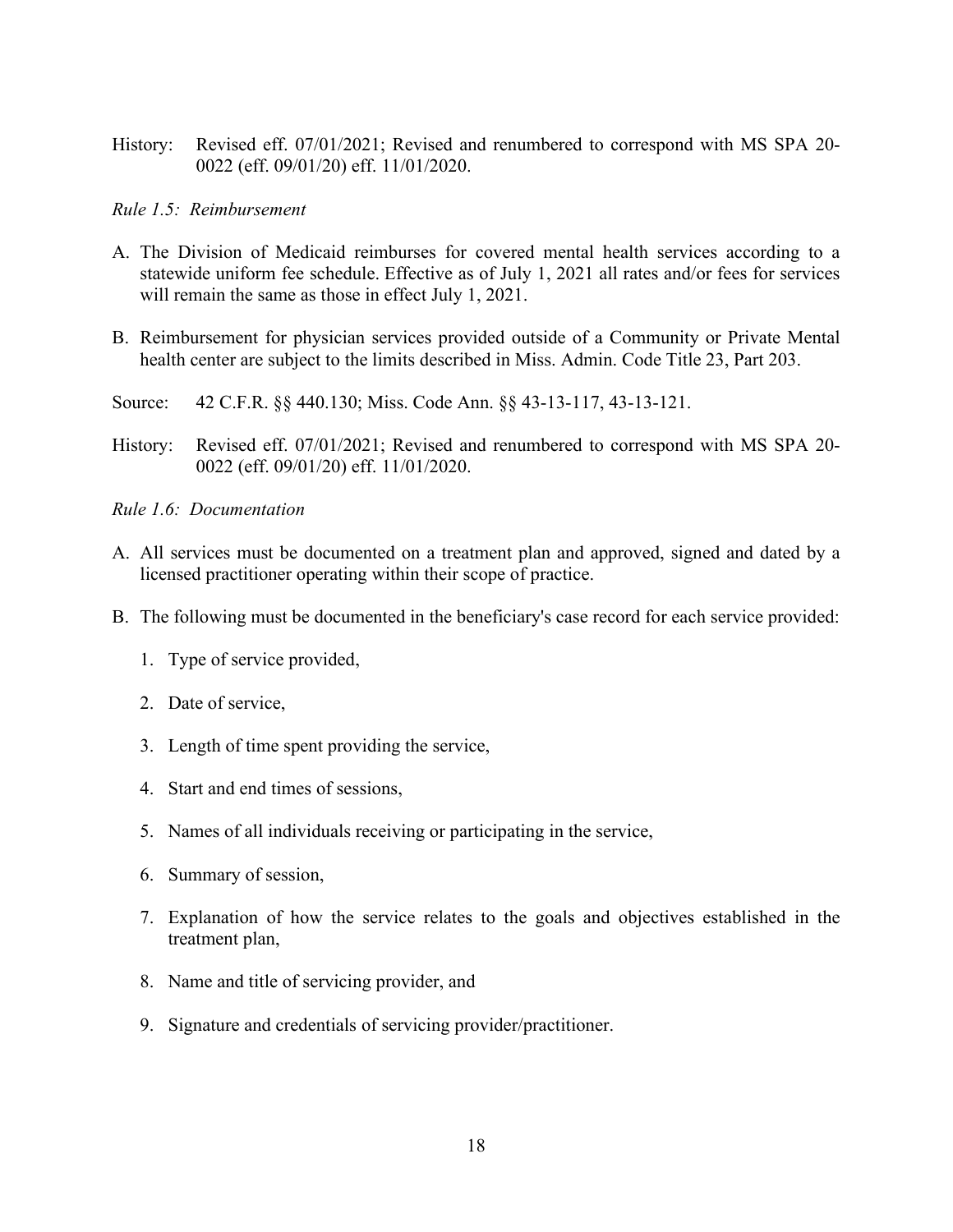- C. Community mental health services subject to certification by the Department of Mental Health (DMH) must be documented according to the DMH Record Guide and any supplemental instructions provided by DMH in effect at the time the service is provided.
- Source: 42 C.F.R. §§ 440.130, 440.169; Miss. Code Ann. §§ 43-13-117, 43-13-121.
- History: Revised eff. 07/01/2021; Revised and renumbered to correspond with MS SPA 20- 0022 (eff. 09/01/20) eff. 11/01/2020

#### <span id="page-20-0"></span>**Chapter 2: Refer to Part 223**

#### <span id="page-20-1"></span>**Chapter 3: Pre-Admission Screening and Resident Review (PASRR) Level II**

<span id="page-20-2"></span>*Rule 3.1: Pre-Admission Screening and Resident Review (PASRR) Level II*

- A. The Pre-Admission Screening and Resident Review (PASRR) Level I must be performed prior to admission to a Medicaid certified nursing facility (NF) to: [Refer to Miss. Admin. Code Part 207 for PASRR Level I]
	- 1. Assess the person's clinical eligibility and need for nursing facility (NF) services,
	- 2. Confirm whether or not the person has a mental illness (MI), an intellectual disability/developmental disability (ID/DD) and/or a related condition (RC), and/or
	- 3. Assess whether the person requires specialized rehabilitative services or supplemental services and supports.
- B. If the PASRR Level I confirms that a person has MI, ID/DD and/or a RC, or if specialized rehabilitative services or supplemental services and supports are required, then the person must complete a PASRR Level II.
- C. A PASRR Level II ensures the appropriate placement of persons with MI, ID/DD, and/or a RC and the provision of needed services to persons who have been diagnosed with MI, ID/DD, and/or a RC.
	- 1. RCs are defined as conditions that are not an intellectual disability, but which produce similar functional impairment and require similar treatment or services.
	- 2. RCs:
		- a) Must emerge before the age of twenty-two (22),
		- b) Are expected to continue indefinitely, and
		- c) Must result in substantial functional limitations in three (3) or more of the following major life activities: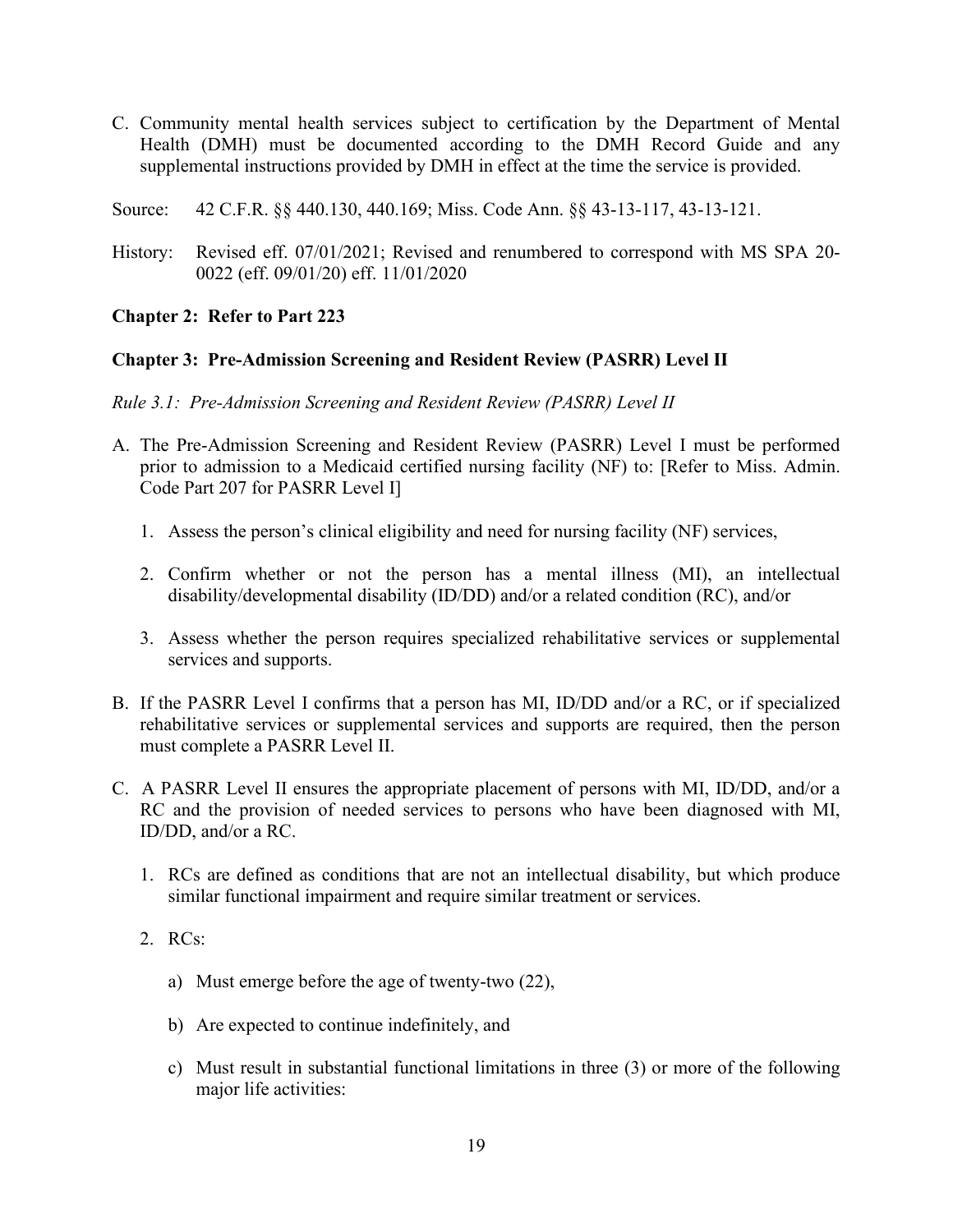- 1) Self-care,
- 2) The understanding and use of language,
- 3) Learning,
- 4) Mobility,
- 5) Self-direction,
- 6) Capacity for independent living, and/or
- 7) Economic sufficiency.
- 3. RCs include, but are not limited to,
	- a) Autism,
	- b) Cerebral palsy,
	- c) Down syndrome,
	- d) Fetal alcohol syndrome,
	- e) Muscular dystrophy,
	- f) Multiple sclerosis,
	- g) Seizure disorder, and
	- h) Traumatic brain injury (TBI).
- B. A PASRR Level II consists of two (2) types:
	- 1. An initial PASRR Level II is defined as the first PASRR Level II completed on a person whose PASRR Level I indicated MI, ID/DD and/or a RC so that appropriateness of NF placement can be determined and the need for specialized services be identified and recommended.
	- 2. A subsequent PASRR Level II is defined as any PASRR Level II completed after an initial PASRR Level II when there is a significant change in the physical, mental, or emotional condition of a NF resident.
		- a) The significant change is for persons with previously identified MI, ID/DD and/or RC whose needs have changed as well as for persons with newly discovered or suspected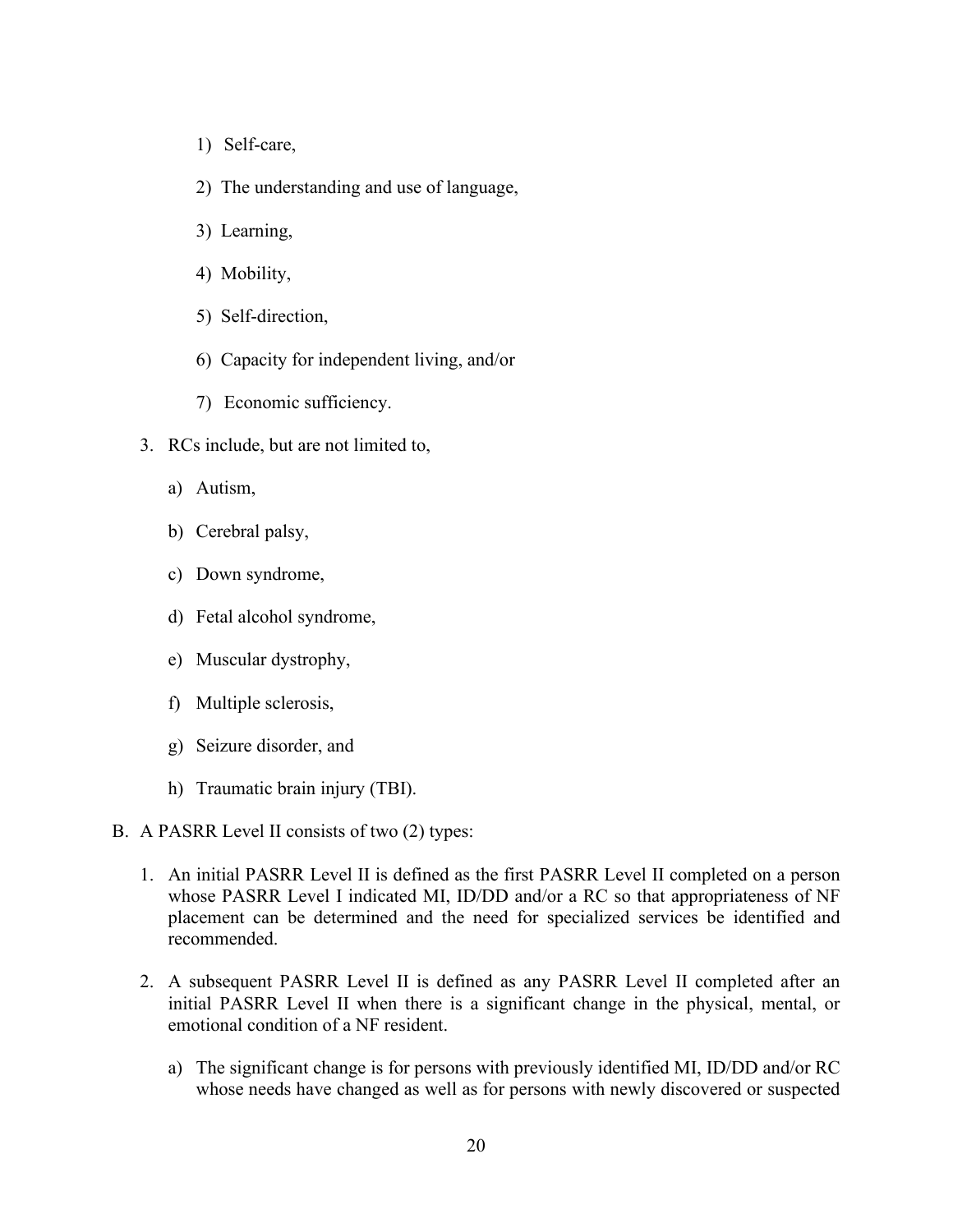MI, ID/DD and/or RC.

- b) The purpose of a subsequent PASRR Level II is to assess whether or not the resident is still appropriate for the NF level of care and/or if a change in the need or type of specialized services is required.
- C. The Division of Medicaid defines:
	- 1. Specialized rehabilitative services as a subcategory of NF services which are individualized services and supports which a NF provides for persons who need them and are included in the NF per diem.
	- 2. Supplemental services and supports, referred to as specialized services, as any services and supports for persons with MI or ID/DD, other than specialized rehabilitative services, for a particular NF person and not included in the NF per diem.

Source: 42 C.F.R. § 483; Miss. Code Ann. §§ 43-13-117, 43-13-121.

History: Revised eff. 06/01/19.

<span id="page-22-0"></span>*Rule 3.2: Appropriateness Review Committee (ARC)*

- A. The Appropriateness Review Committee (ARC), administered by the Mississippi Department of Mental Health (DMH), is responsible for:
	- 1. Reviewing the PASRR Level II,
	- 2. Determining the appropriateness of nursing facility (NF) placement for persons with mental illness (MI), an intellectual disability/developmental disability (ID/DD) and/or a related condition (RC), and
	- 3. Assessing whether the person requires specialized rehabilitative services or supplemental services and supports.
- B. The ARC members must have a current Mississippi license and practice within the scope of their license:
	- 1. To review the PASRR Level II for MI:
		- a) A psychiatrist who serves as the designated State Mental Health Authority Representative, and
		- b) A registered nurse (RN).
	- 2. To review the PASRR Level II for ID/DD: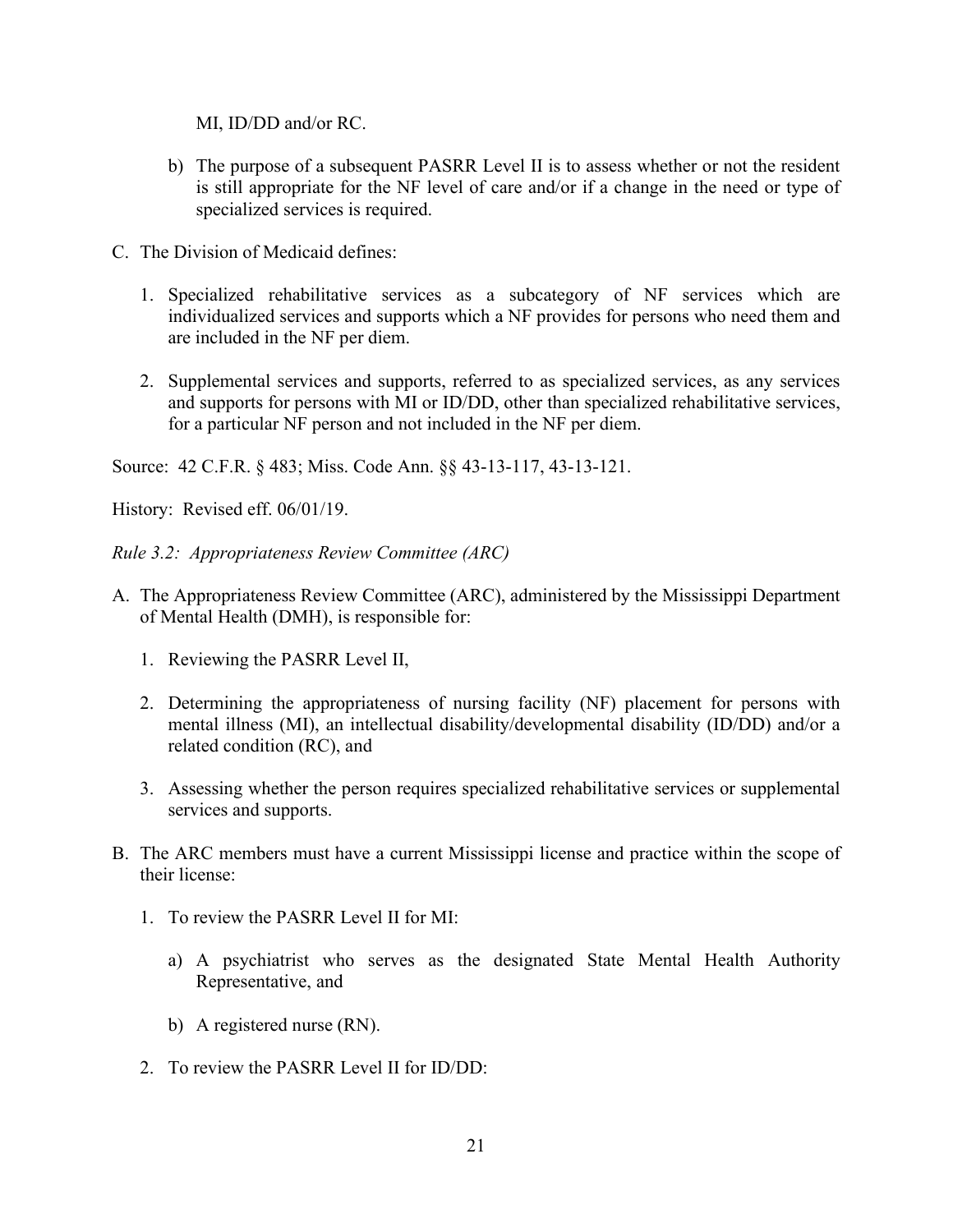- a) A psychiatrist who serves as the designated State Intellectual Disabilities Authority Representative, and
- b) A registered nurse (RN), and
- c) Healthcare professionals credentialed with a minimum of a Master's degree in a health related field, such as a licensed clinical social worker (LCSW) or licensed medical social worker (LMSW).

Source: Miss. Code Ann. §§ 43-13-117, 43-13-121.

History: Revised eff. 06/01/19.

## <span id="page-23-0"></span>*Rule 3.3: Advanced Group Determinations by Category*

- A. Advanced group determinations by category permits the nursing facility (NF) to omit the PASRR Level II in certain circumstances that are time-limited or where the need for the NF is clear or the need for specialized services is unlikely provided that the person is not a danger to themselves or others, if their exempting conditions are documented, and the Appropriateness Review Committee (ARC), after reviewing this documentation, determines that a PASRR Level II is not required.
- B. Examples of categories include, but are not limited to:
	- 1. Terminal illness,
	- 2. Severe physical illnesses including, but not limited to:
		- a) Coma, or
		- b) Ventilator dependent,
	- 3. Provisional admission pending further assessment in cases of delirium where a diagnosis cannot be made until the delirium clears,
	- 4. Emergency protective services with a stay lasting no longer than seven (7) days, or
	- 5. Very brief and finite stays of up to a fixed number of days to provide respite to in-home caregivers to whom the person with MI or ID/DD is expected to return following the brief NF stay.
- C. If the evaluator believes that the person would benefit from specialized services despite the presence of conditions considered to be in an exempted category, the evaluator must refer the person for a PASRR Level II.
- D. Findings for an advanced group determination must be documented in the PASRR Level I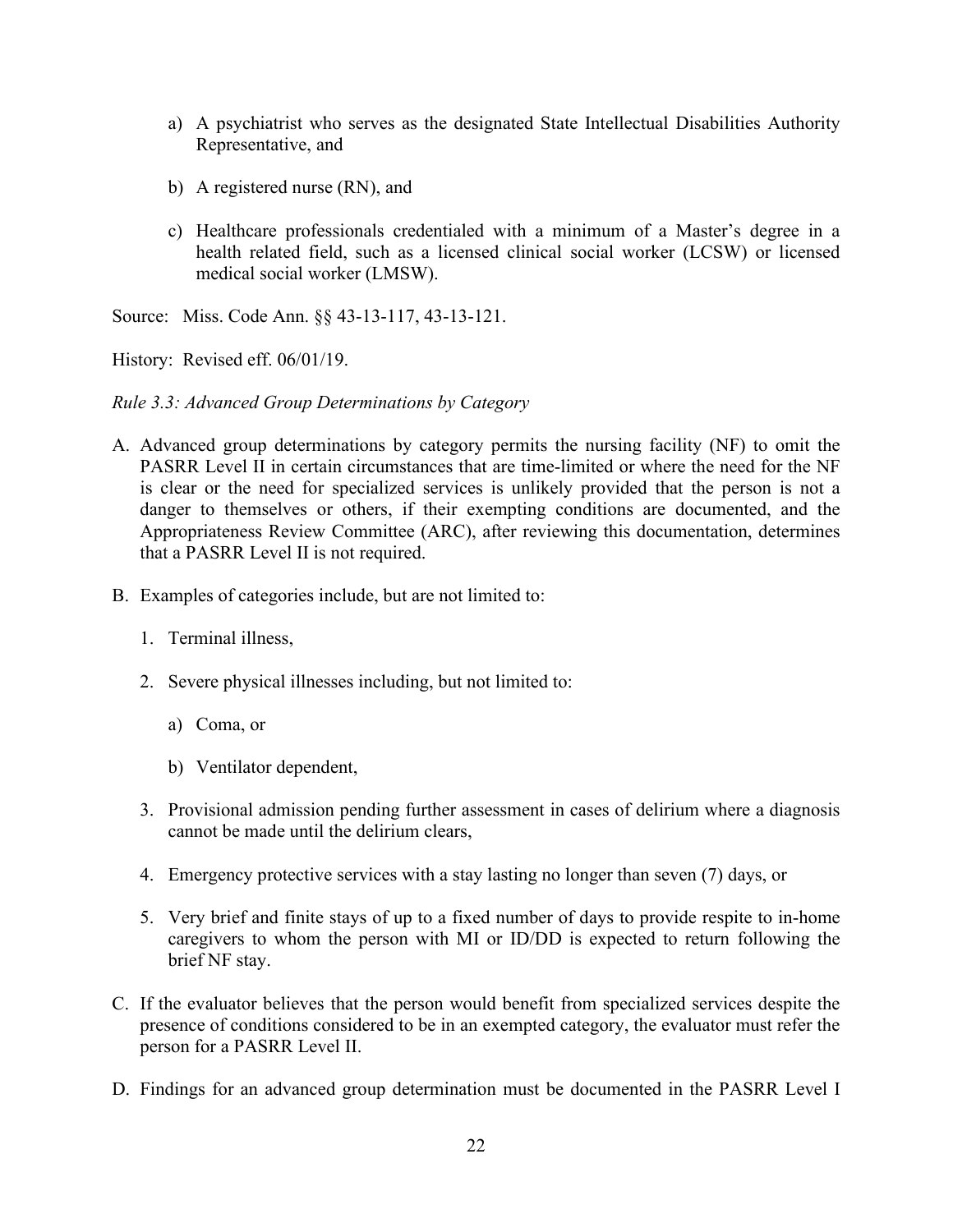and must, at a minimum:

- 1. Identify the name and professional title of the person recommending the determination and the date of the recommendation,
- 2. Identify the specific condition(s) which qualifies the person for exemption from the PASRR Level II,
- 3. If applicable, describe the nature of any further assessment(s) needed to determine the most appropriate setting and/or specialized services for the person,
- 4. Identify, to the extent possible, based on the available information, NF services that may be needed, including any mental health, specialized services and/or specialized rehabilitative services, and
- 5. Include evidence to support the evaluator's conclusions.

Source: 42 C.F.R. § 483.130; Miss. Code Ann. §§ 43-13-117, 43-13-121.

History: Revised eff. 06/01/19.

<span id="page-24-0"></span>*Rule 3.4: Pre-Admission Screening and Resident Review (PASRR) Level II Process*

- A. The Division of Medicaid requires any person admitted to a Medicaid certified nursing facility (NF) have a completed Pre-Admission Screening and Resident Review (PASRR) Level II prior to admission to the NF if the PASRR Level I indicated that the person had a mental illness (MI), intellectual disability/developmental disability (ID/DD), and/or a related condition (RC) unless that person has an approved documented advanced group determination.
- B. The hospital transferring or nursing facility (NF) admitting the person must electronically complete and submit the PASRR Level I located in the Envision web portal prior to the NF admission. The completed PASRR must be faxed to the Division of Medicaid if the provider is not a Mississippi Medicaid Provider.
- C. The Division of Medicaid's PASRR Contractor is responsible for:
	- 1. Reviewing all PASRR Level I which indicate MI, ID/DD and/or a RC,
	- 2. For MI, determining if a face-to-face assessment or an on-the-record review is the most appropriate in completing the PASRR Level II and making a recommendation for NF placement and any specialized services required to the MI Appropriateness Review Committee (ARC) within five (5) business days,
	- 3. For ID/DD, notifying the Department of Mental Health's (DMH's) ARC within five (5) business days of receiving a referral of any PASRR Level I which indicates an ID/DD and/or a RC.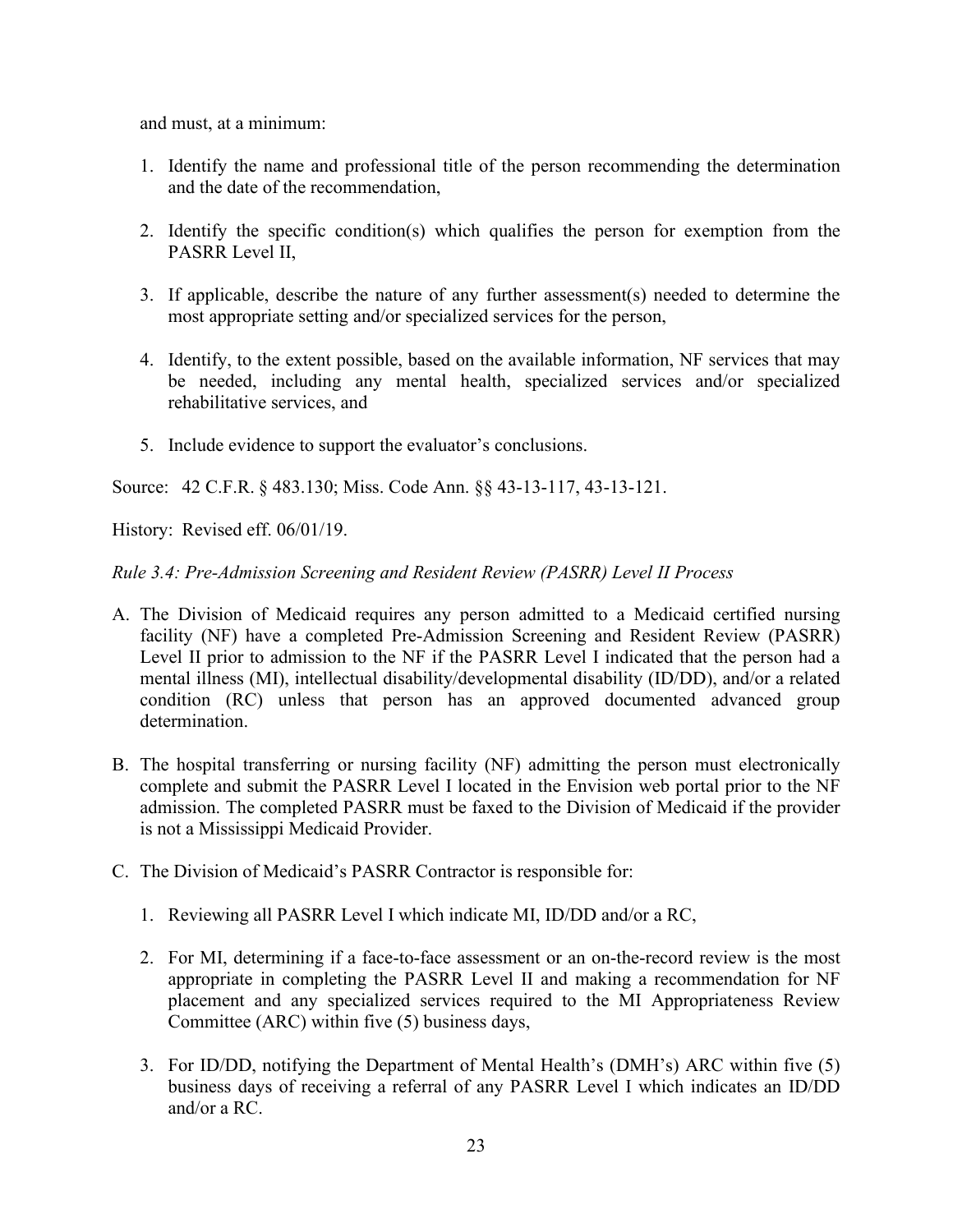- 4. Determining if a PASRR Level II is required for a change of condition.
- D. DMH's ARC is responsible for:
	- 1. Reviewing any PASRR Level I which indicates ID/DD and/or a RC,
	- 2. Determining if a face-to-face assessment or an on-the-record review is the most appropriate in completing the PASRR Level II, and
	- 3. Forwarding the final recommendations to the State PASRR Coordinator at the Mississippi State Hospital within two (2) business days of receipt.
- E. The MI ARC is responsible for:
	- 1. Reviewing the PASRR Level II recommendations from the Division of Medicaid's PASRR Contractor,
	- 2. Making any changes to the recommendations received, and
	- 3. Forwarding the final recommendations to the State PASRR Coordinator at the Mississippi State Hospital within two (2) business days of receipt.
- F. The State PASRR Coordinator is responsible for submitting the recommendations to the designated State Intellectual Disabilities Authority Representative for the final decision on NF placement and required specialized services who must make the final determination within seven (7) to nine (9) business days from the date of the original PASRR Level I submittal triggering a PASRR Level II.
- G. The NF must complete and submit a PASRR Level II State Request Form to the Division of Medicaid's PASRR Contractor when a significant change in the person's physical, mental, and/or emotional condition becomes apparent.

Source: 42 C.F.R. § 483; Miss. Code Ann. §§ 43-13-117, 43-13-121.

History: Revised eff. 06/01/19.

## <span id="page-25-0"></span>*Rule 3.5: Qualification Requirements for Pre-Admission Screening and Resident Review (PASRR) Level II Evaluators*

The Pre-Admission Screening and Resident Review (PASRR) Level II for:

- A. Mental illness (MI) must be completed by:
	- 1. A qualified mental health professional, as designated by the Department of Mental Health (DMH),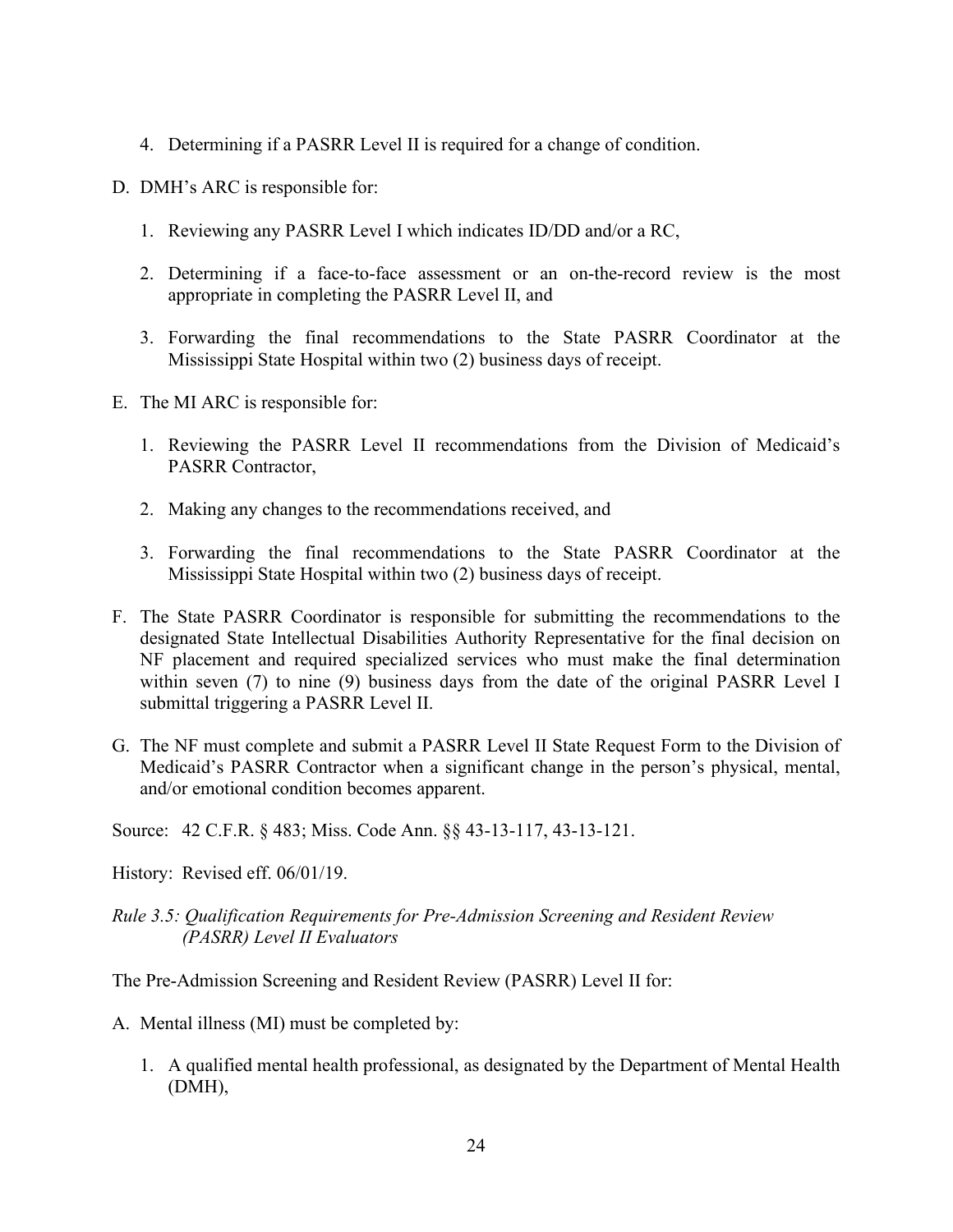- 2. A person duly licensed and/or certified as a Certified Mental Health Therapist (CMHT), Licensed Certified Mental Health Therapist (LCMHT), Licensed Certified Social Worker (LCSW), Licensed Marriage and Family Therapist (LMFT), Licensed Master Social Worker (LMSW), Licensed Professional Counselor (LPC), psychologist or registered nurse (RN) who must conduct the psychosocial assessment portion of the PASRR Level II, and
- 3. A psychiatrist, psychologist or psychiatric mental health nurse practitioners (PMHNP) who must complete the psychiatric history and evaluation.
- B. ID/DD must be completed by an interdisciplinary team of Diagnostic and Evaluation (D&E) professionals who possess the following credentials, at a minimum:
	- 1. A Certified Intellectual and Developmental Disability Therapist (CIDDT), Licensed Clinical Intellectual and Developmental Disability Therapist LCIDDT), LSW, psychologist, RN or other DMH approved personnel who must complete the social history and adaptive behavior assessment.
	- 2. A psychologist who approves and signs the psychological assessment completed by DMH approved personnel and
	- 3. A physician, nurse practitioner, or an RN who must complete the medical summary.

Source: Miss. Code Ann. §§ 43-13-117, 43-13-121.

History: Revised eff. 06/01/19.

<span id="page-26-0"></span>*Rule 3.6: Specialized Rehabilitative Services and Specialized Services*

- A. Specialized rehabilitative services are defined as rehabilitative services which a nursing facility (NF) is required to provide to meet the daily physical, social, functional or mental health needs of its persons and include, but are not limited to:
	- 1. Physical therapy,
	- 2. Speech/language therapy,
	- 3. Occupational therapy, and
	- 4. Mental Health Rehabilitative Services for mental illness (MI) and/or intellectual disability/development disability (ID/DD).
- B. The NF must provide the specialized rehabilitative services necessary for the well-being of its persons even if the specialized rehabilitative services are not specifically mentioned in the Medicaid State Plan and cannot charge the person a fee for the specialized rehabilitative services because they are covered NF services.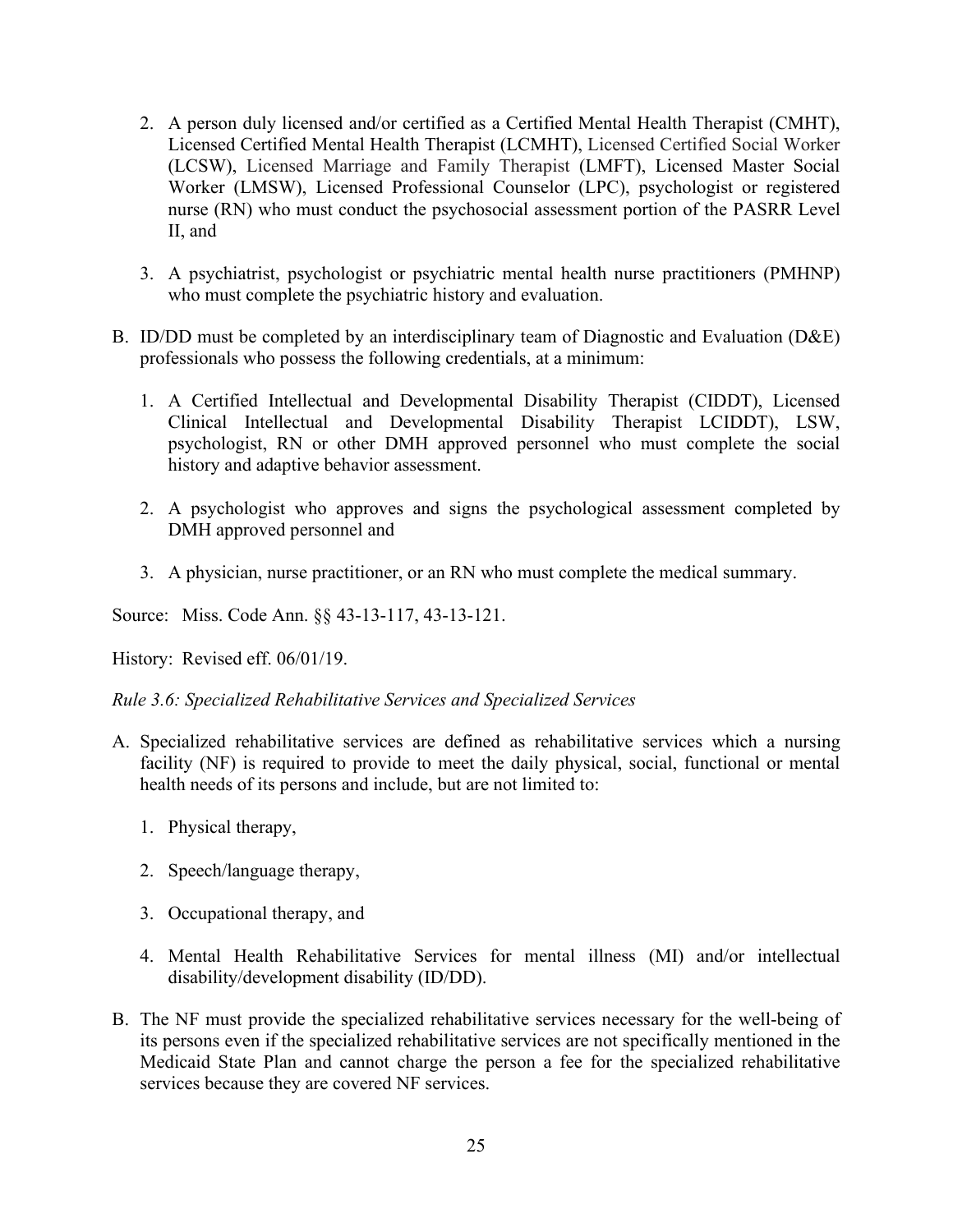- C. A NF is not obligated to provide specialized rehabilitative services if no current person requires the services but if a resident develops the need for a specialized rehabilitative service after admission, the NF must either provide the specialized rehabilitative service or obtain the service from an outside resource.
- D. Mental health rehabilitative services for MI, ID/DD and/or a related condition (RC) are specialized rehabilitative services which the NF is required to provide to meet the daily mental health needs of its persons. These services include, but are not limited to:
	- 1. Consistent implementation, during the person's daily routine and across settings, of systematic plans which are designed to change inappropriate behaviors,
	- 2. Administering and monitoring the effectiveness and side effects of medications which are prescribed to change inappropriate behavior or to alter manifestations of psychiatric illness,
	- 3. Provision of a structured environment for those persons who are determined to need structure such as structured socialization activities to diminish tendencies toward isolation and withdrawal,
	- 4. Development, maintenance, and consistent implementation across settings of those programs designed to teach persons the daily living skills they need to be more independent and self-determining. Program focus may include but not be limited to grooming, personal hygiene, mobility, nutrition, health, medication management, mental health education, money management, and maintenance of the living environment,
	- 5. Development of appropriate personal support networks, or
	- 6. Formal behavior modification programs.
- E. If mental health rehabilitative services for MI, ID/DD and/or RC services are needed by a person, they must be provided by the NF regardless of whether the need was identified through the PASRR process, and regardless of whether the person requires other specialized services through another Medicaid provider.
- F. Specialized Services for persons with MI are the services specified by the ARC that include treatment other that routine nursing care, supportive therapies, and supportive counseling by NF staff. This includes services that, combined with services provided by the NF, result in the continuous and aggressive implementation of an individualized plan of care that will aid the person in attaining the highest practicable level of physical, mental and psychosocial well-being, and:
	- 1. Is developed and monitored by an interdisciplinary team, which includes a physician, qualified mental health professionals and, as appropriate, other professionals;
	- 2. Prescribes specific therapies and activities for the treatment of person experiencing an acute episode of serious MI, which necessitates supervision by trained mental health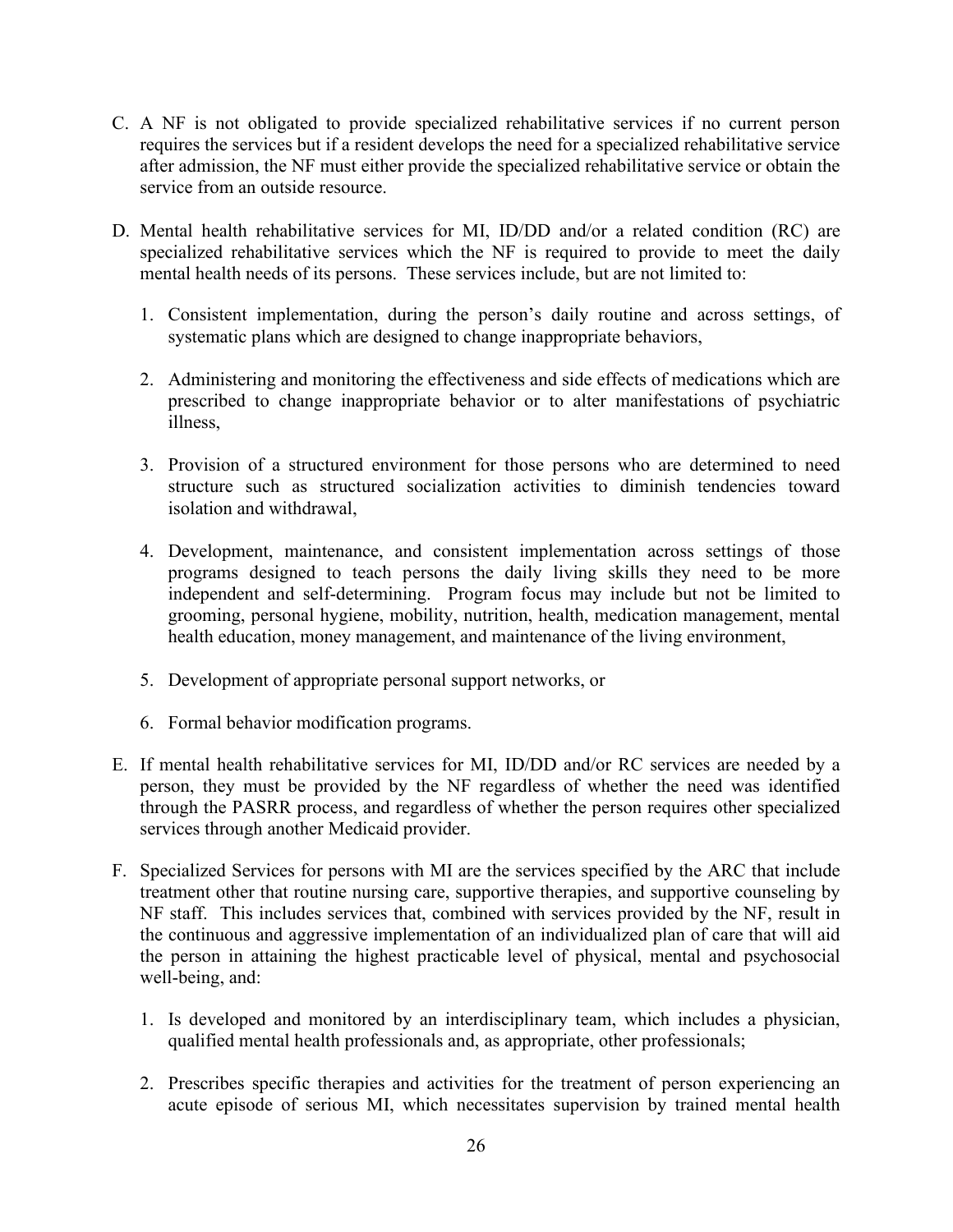personnel; and

- 3. Is directed toward the diagnosis and reduction of the person's behavioral symptoms that necessitate institutionalization and that aid the person to improve his/her level of independent functioning, and achieve a functioning level that permits reduction in the intensity of mental health services to below the level of specialized services at the earliest possible time.
- G. Specialized services for persons with MI provided by Community Mental Health Centers (CMHCs) or Private Mental Health Centers (PMHCs) include, but are not limited to:
	- 1. Medication Evaluation and Monitoring defined as an intentional face-to-face interaction between a physician or a nurse practitioner and a person for the purpose of assessing the need for psychotropic medication, prescribing medications and regular periodic monitoring of the medications prescribed for therapeutic effect and medical safety,
	- 2. Individual Therapy defined as one-on-one psychotherapy that takes place between a mental health therapist and a person,
	- 3. Family Therapy defined as psychotherapy that takes place between a mental health therapist and a person's family members, with or without the presence of the person. Family therapy may also include others with whom the resident has a family-like relationship. However, meetings with NF staff that do not include the person is not considered family therapy,
	- 4. Group Therapy defined as psychotherapy that takes place between a mental health therapist and at least two (2), but no more that twelve (12) residents at the same time. Possibilities include, but are not limited to, groups that focus on coping with or overcoming depression, adaptation to changing life circumstances and self-esteem enhancement, and
	- 5. Psychosocial Rehabilitation defined as a program of structured activities, designed to support and enhance the ability of NF persons to function at the highest possible level of independence. The structured activities target the specific needs and concerns of the NF persons and aim to improve reality orientation, social adaptation, physical coordination, daily living skills, time and resource management, task completion and other areas of competence that promote independence in daily life. Structured activities are designed to aid in alleviating such psychiatric symptoms as confusion, anxiety, disorientation, distraction, preoccupation, isolation, withdrawal and feelings of low self-worth.
- H. Specialized services for persons with MI, ID/DD and/or RCs include, but are not limited to, specialized services that constitute a continuous active treatment program, that includes aggressive, consistent implementation of a program of specialized and generic training, treatment, health services and related services directed toward:
	- 1. The acquisition of the behaviors necessary for the person to function with as much selfdetermination and independence as possible.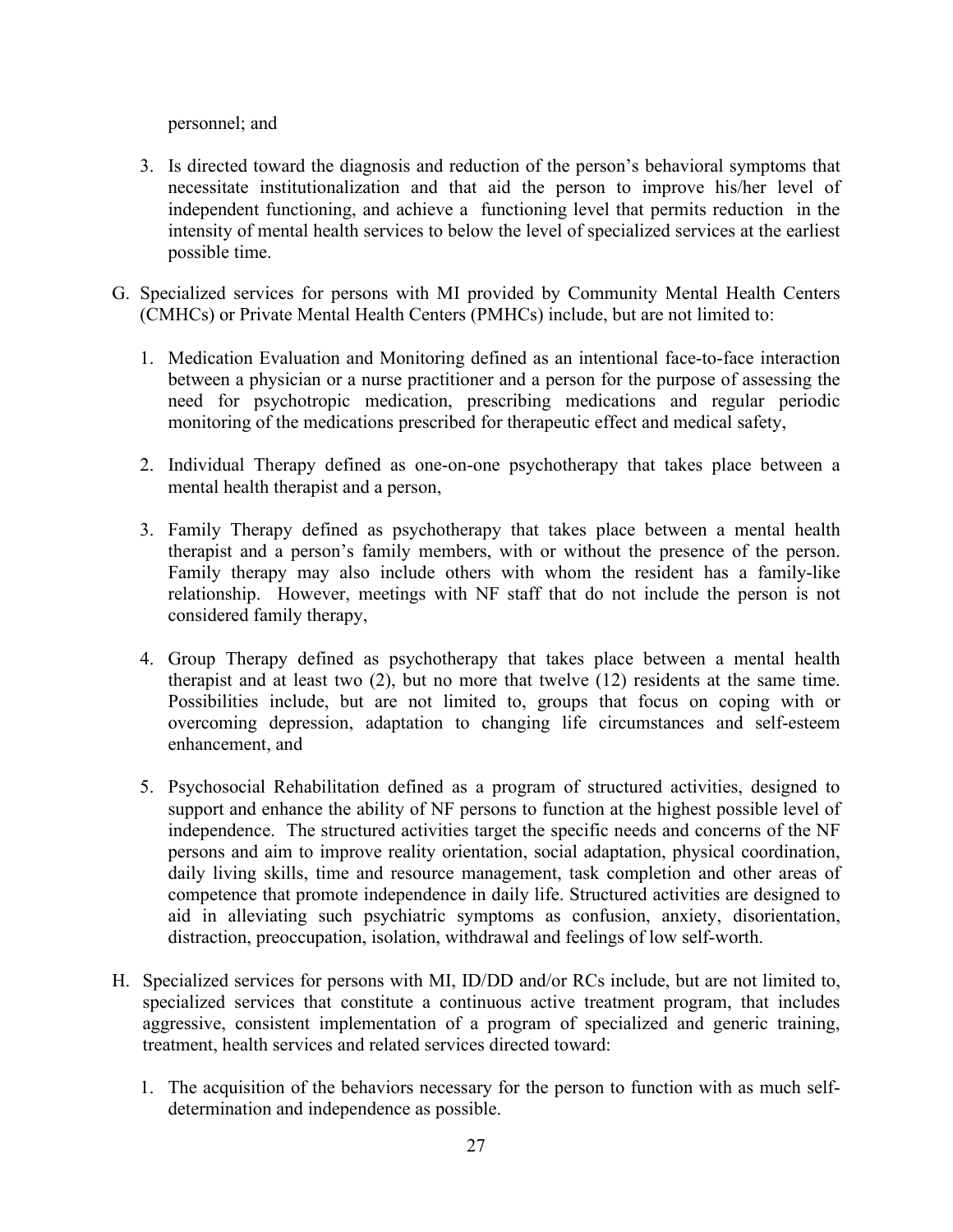- 2. The prevention or deceleration of regression or loss of current optimal functional status. Specialized services are not services provided to maintain generally independent clients who are able to function with little supervision or in the absence of a continuous active treatment program.
- 3. Short-term provision of any one (1) or a combination of the following services for the person during the temporary acute and/or sub-acute need:
	- a) Inpatient psychiatric services,
	- b) Medication evaluation and monitoring by a psychiatrist or similarly credentialed professional, such as a Psychiatric Nurse Practitioner, to evaluate patient response to psychotropic medications and to modify medication orders,
	- c) Individual, family, and/or group therapy services, and
	- d) Psychosocial rehabilitation services, and
	- e) Senior psychosocial rehabilitation.
- I. Specialized services provided by community service providers certified by DMH include, but are not limited to:
	- 1. Training targeted toward amelioration of identified basic skill deficits and/or maladaptive behavior,
	- 2. Priority training needed to achieve greater levels of independence and self-determination, and
	- 3. Aggressive implementation of a systematic program of formal and informal techniques and competent interactions continuously targeted toward achieving a measurable level of skill competency specified in written objective, based on a comprehensive interdisciplinary evaluation, and conducted in all client settings and by all personnel involved with the person.
- J. The Division of Medicaid considers specialized services as any disability related supports and services provided to a NF person with a PASRR condition that aids the person to attain the highest practicable level of physical, mental, and psychosocial well-being that includes, but is not limited to:
	- 1. A short-term intensive intervention for a maximum of six (6) months promoting the successful adaptation to the NF and/or to improve the resident's quality of life during the NF stay.
	- 2. A short-term intensive intervention, that promotes a successful NF discharge and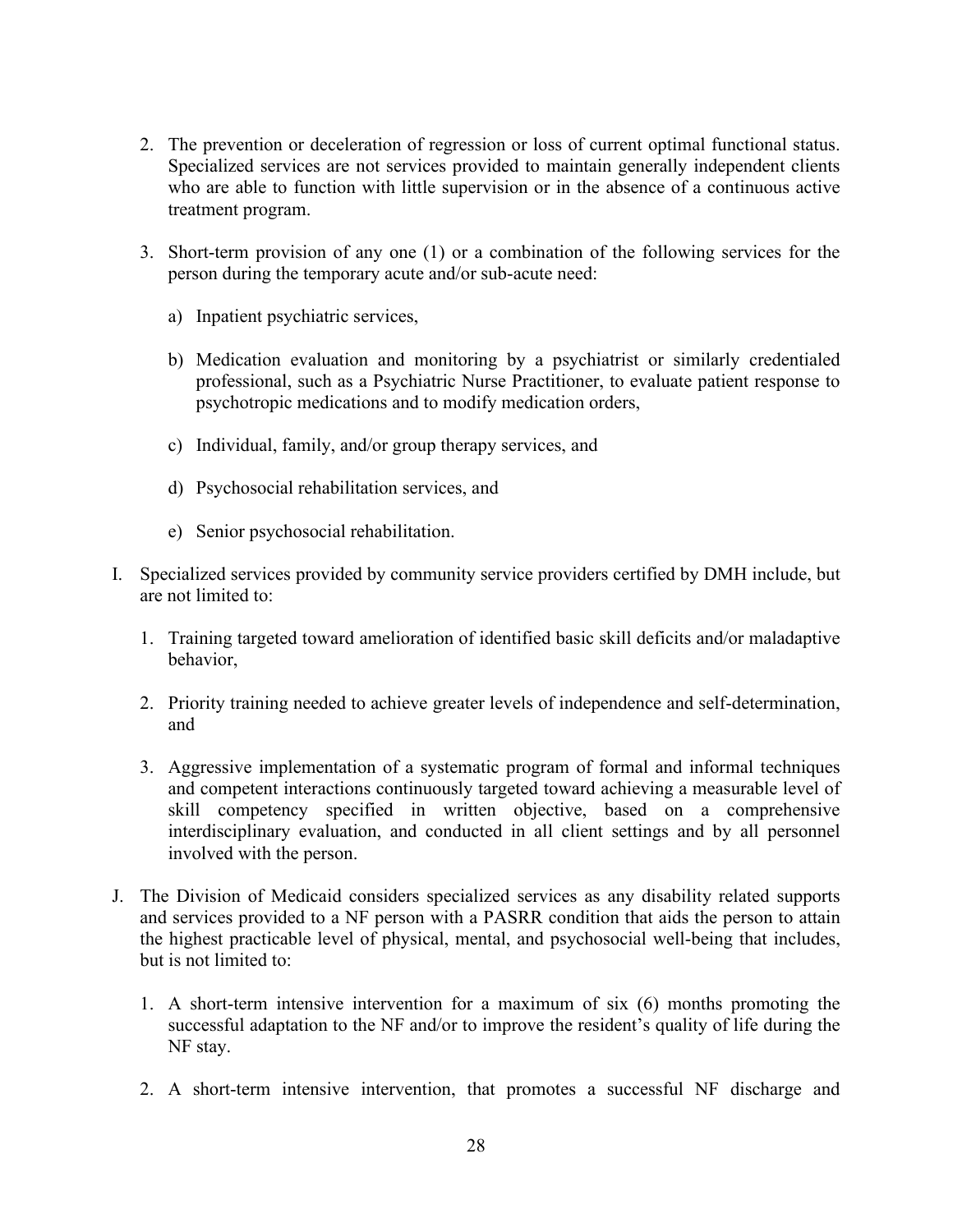community reintegration, for persons with a capacity for community reintegration, within the ensuing three (3) to six (6) month period. These services are provided to promote the mission of Olmstead and other similar reintegration and diversion initiatives promoting successful community reintegration through targeted, time-limited, and goal directed services for persons with ID/DD who have the capacity for such transition.

- 3. Services include short-term services for a maximum of six (6) months depending on the identified needs of the person with the provision of one (1) or a combination of the following services that include, but are not limited to:
	- a) Independent living skills development,
	- b) Community living/integration skills development,
	- c) Re-socialization skills development, and
	- d) Behavior support and intervention services.

Source: 42 C.F.R. §§ 483.45, 483.440; Miss. Code Ann. §§ 43-13-117, 43-13-121.

History: Revise eff. 06/01/19.

#### <span id="page-30-0"></span>*Rule 3.7: Confidentiality Safeguards*

- A. The Division of Medicaid's Pre-Admission Screening and Resident Review (PASRR) Level II Contractor is responsible for notifying the person and the person's legal and/or designated representative in writing that the person is suspected of having a mental illness (MI), an intellectual disability/developmental disability (ID/DD) and/or a related condition (RC), and that a PASRR Level II is required.
- B. The Division of Medicaid's PASRR Level II Contractor must involve the person being evaluated and include the person's legal and/or designated representative, along with the person's family, if possible.
	- 1. The person and the person's legal and/or designated representative must agree to family participation.
	- 2. If the legal and/or designated representative is not able to attend the PASRR Level II, he or she may give consent for the PASRR Level II to proceed without his or her presence.
- C. The Division of Medicaid's PASRR Level II Contractor must ensure all notices are adapted to the cultural background, language, ethnic origin and means of communication used by the person being evaluated and must interpret and explain the results of the PASRR Level II to the person and legal and/or designated representative.
- D. Interdisciplinary coordination must occur and be documented when more than one (1)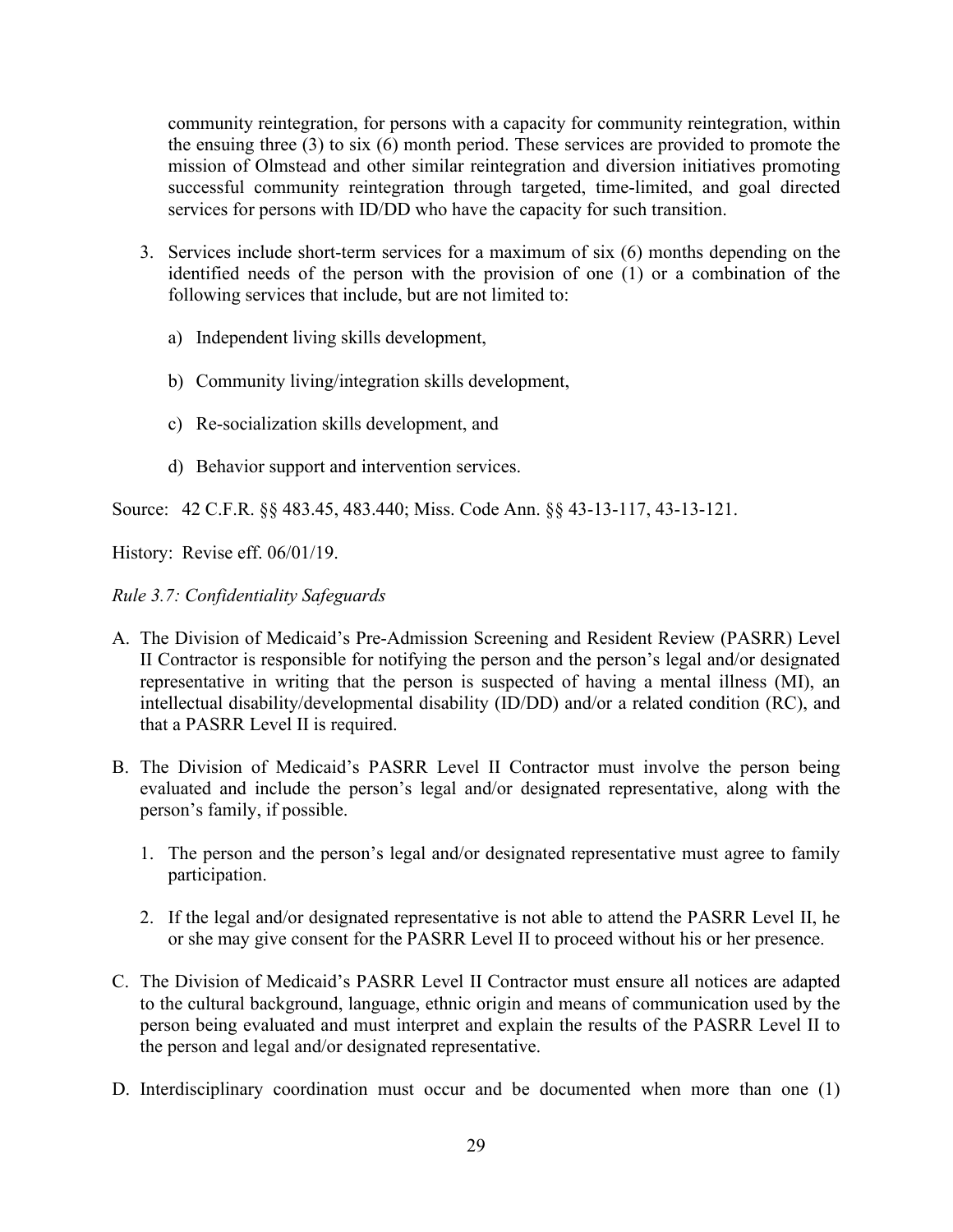evaluator performs any portion of the PASRR Level II Evaluation.

- E. The gathering of information necessary for determining whether it is appropriate for the person with MI, ID/DD and/or a RC to be placed in a NF or in another appropriate setting must occur throughout all applicable portions of the PASRR Level II process.
	- 1. All information must be considered and recommendations must be based upon a comprehensive analysis of all data concerning the person.
	- 2. Evaluators are allowed to use available data, obtained prior to initiation of the PASRR process, as long as the available data is considered valid, accurate, and appears to reflect the current functional status of the person.
	- 3. To supplement and verify that the existing data is current and accurate, it may be necessary for the Division of Medicaid's PASRR Level II Contractor or the Department of Mental Health's (DMH's) Regional Center IDD Program to gather additional information to assess proper placement and treatment.
	- 4. Information is only allowed to be obtained and/or released with properly executed consents.
- F. In accordance with State Law, all Appropriateness Review Committee (ARC) PASRR Level II determinations must be maintained by the PASRR State Coordinator's Office.
	- 1. All PASRR Level II determinations, and any relevant information, must be placed and remain in the person's active medical chart at the NF they are admitted to and maintained in accordance with State Law.
	- 2. The recommendations in the PASRR Level II Summary of Findings Report must be addressed in the NF plan of care.
	- 3. The PASRR Level II determinations, and any relevant information, must be sent to any new NF if the person transfers to another NF.

Source: Miss. Code Ann. §§ 43-13-117, 43-13-121.

History: Revised eff. 06/01/19.

<span id="page-31-0"></span>*Rule 3.8: Reconsideration and Appeal* 

- A. If a person or his/her legal or designated representative does not agree with the Appropriateness Review Committee (ARC) Determination, he/she has a right to appeal the decision.
- B. The person must first request a reconsideration of the ARC Determination within ten (10) days of the date of the ARC determination notice and must be made directly to the Division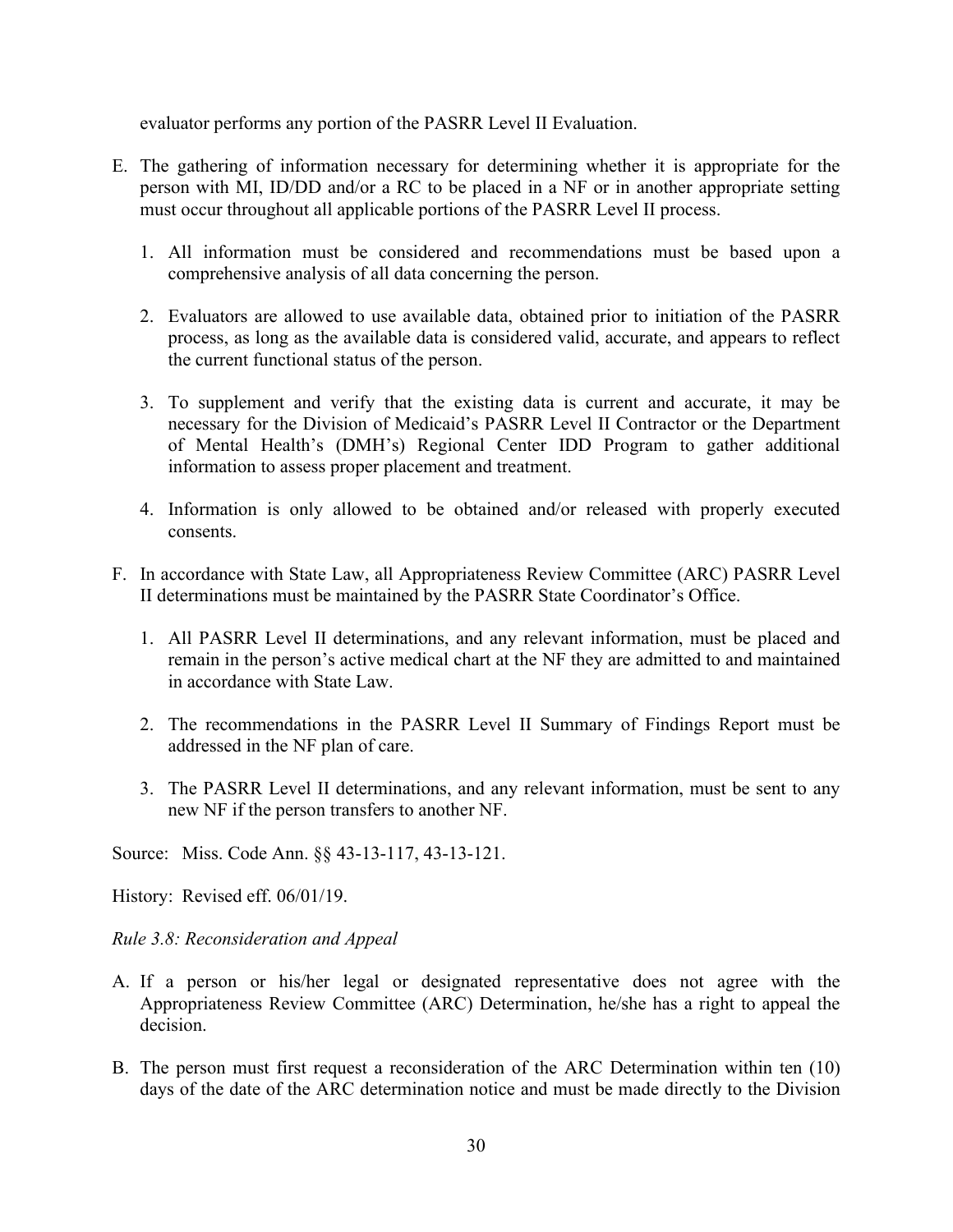of Medicaid's PASRR Level II Contractor for a mental illness (MI) determination or the Department of Mental Health's (DMH's) Regional Center Intellectual/Development Disability (IDD) Program for an ID/DD or a related condition (RC) determination.

- C. If a person or his/her legal or designated representative does not agree with the outcome of the reconsideration, he/she has a right to request a fair hearing from the Division of Medicaid. [Refer to Miss. Admin. Code Part 300]
- Source: 42 C.F.R. 431 Subpart E; 42 C.F.R. §§ 431.10, 483.108, 483.204; Miss. Code Ann. §§ 43-13-117, 43-13-121.

History: Revised eff. 06/01/19.

<span id="page-32-0"></span>*Rule 3.9: Reimbursement for PASRR Level II Evaluations*

- A. The Division of Medicaid reimburses the Pre-Admission Screening and Resident Review (PASRR) Level II Contractor for services rendered when the Contractor:
	- 1. Completes and sends a PASRR Level II Billing Summary for MI monthly to the State PASRR Coordinator for review, and
	- 2. Submits an invoice via Paymode to be electronically processed for reimbursement.
- B. The Division of Medicaid reimburses the Department of Mental Health (DMH) Regional Center Intellectual/Developmental Disability (IDD) Program when DMH:
	- 1. Submits the PASRR Level II Roster for ID to the State PASRR Coordinator for review, and
	- 2. Depending upon the person's Medicaid eligibility status, reimbursement will be processed accordingly by the Division of Medicaid.
- C. The Division of Medicaid only reimburses for PASRR Level IIs which are:
	- 1. Complete, and
	- 2. Signed by the appropriate personnel who completed the assessments that are part of the PASRR Level II.
- D. The Division of Medicaid does not reimburse for:
	- 1. Incomplete PASRR Level IIs,
	- 2. Therapeutic services provided by community mental health centers (CMHCs) or private community health centers (PMHCs) in a nursing facility (NF) to persons who do not have an Appropriateness Review Committee (ARC) determination recommending the service,